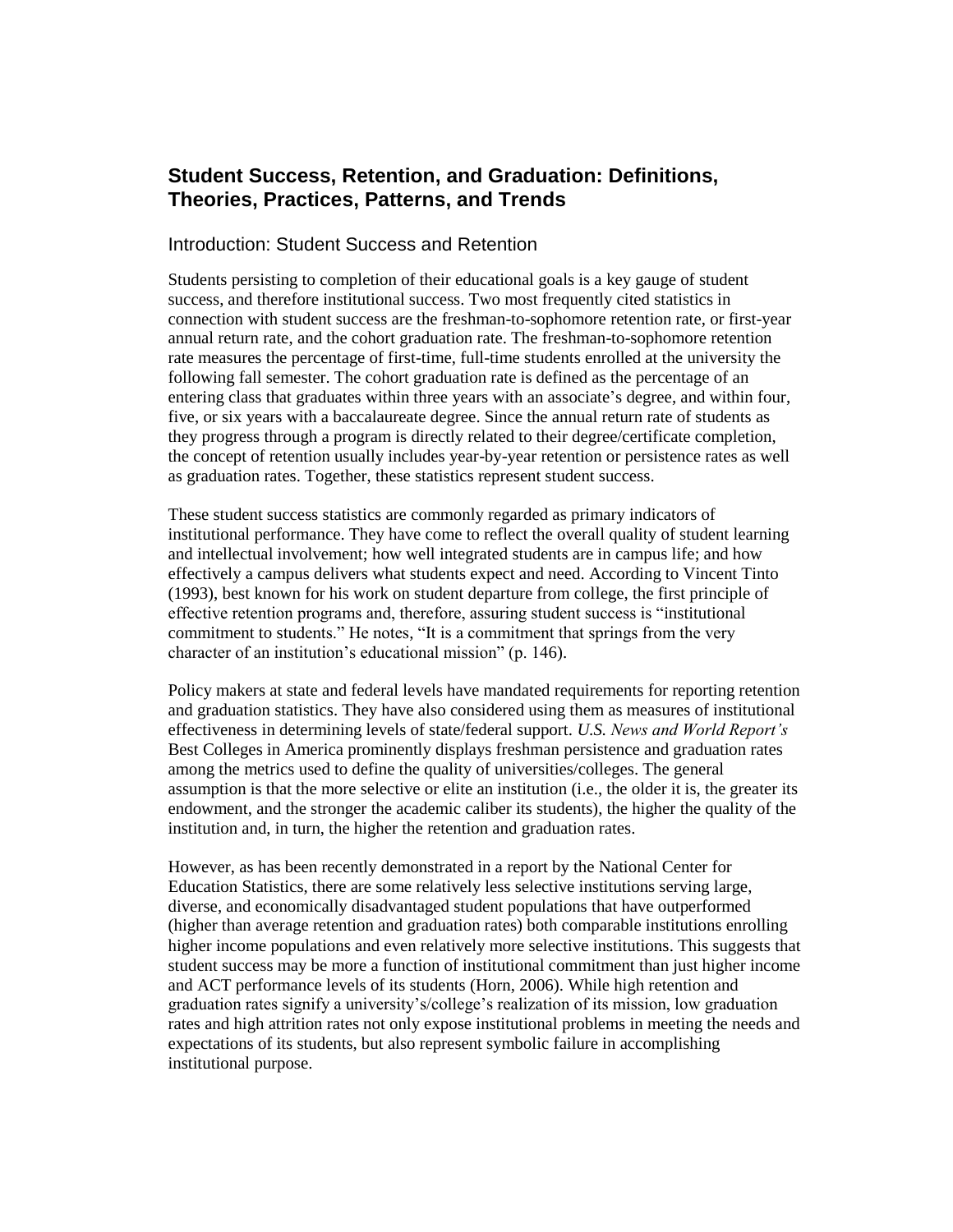As measures of the quality of an institution's overall product, retention and graduation rates are of interest not only to accrediting agencies, policy makers, and the general public or taxpayers, but, especially to students, their families, and contributing alumni. For decades, retention experts have claimed that an institution's ability to demonstrate student success and its ability to attract and recruit new students are intertwined (e.g., Pascarella and Terenzini, 2005; and Kuh, et al, 2005; Levitz and Noel, 1998a, 1998b; Astin, 1993; Tinto, 1993; Wingspread Group, 1993; Boyer, 1987; Noel, Levitz, and Saluri, 1985). For example, Randi Levitz and Lee Noel (1998b) maintain that colleges and universities across the nation, irrespective of size and mission, have recognized the principle that "The success of an institution and the success of its students are inseparable" (p. 129). It should come as no surprise that an increasing number of prospective students and their families visit campuses poised with questions regarding retention and graduation rates. An institution's success in recruitment ultimately depends on evidence that its students are satisfied, persisting to graduation, and thus receiving value for the investment they and their families are making in higher education.

While the internal institutional reasons for embarking upon enrollment management/retention strategies vary, there are several general reasons that are held in common across campuses. First, in today's complex and challenging higher education environment – a burgeoning college-bound population, escalating costs, lagging state support, intense scrutiny from state and federal agencies – colleges and universities must not only be able to put policies and practices in place that promote academic goals, but provide empirical evidence of student success (Kuh, 2005). Second, it has been dramatically demonstrated that it is far more cost efficient for institutions to retain students they currently have than recruit new ones to replace the ones they have lost (McGinity, 1989; also see Noel-Levitz Retention Estimator, n.d.). Third, good retention practices make good sense because they are generally learner-centered; they are based on intrusive and intentional interventions that are focused on student engagement and intellectual involvement; and they emphasize general quality enhancements of educational programs and services. Good retention rates are essentially the bi-product of improved quality of student life and learning on college campuses (Noel, 1985). Lastly, research results confirm that campuses with higher retention outcomes are conducting sound educational practices (Pascarella & Terenzini, 1991; 2005).

# Definition of Retention and Key Associated Concepts

The terms retention and persistence are frequently employed interchangeably. Attempts to differentiate the terms have not been successful. For example, it has been suggested that retention is an institutional-level measure of success, and that persistence is an individual or student-level measure of success (Hagedorn, 2005). However, this differentiation of terms has not been widely accepted.

John Summerskill (1962) is perhaps among the first to call for the development of national standards with respect to the definition and measurement of retention including annual return and completion rates. Currently, according to the online glossary provided by the Integrated Postsecondary Education Data System (IPEDS), which is the primary source of retention information for the nation, retention is defined as follows: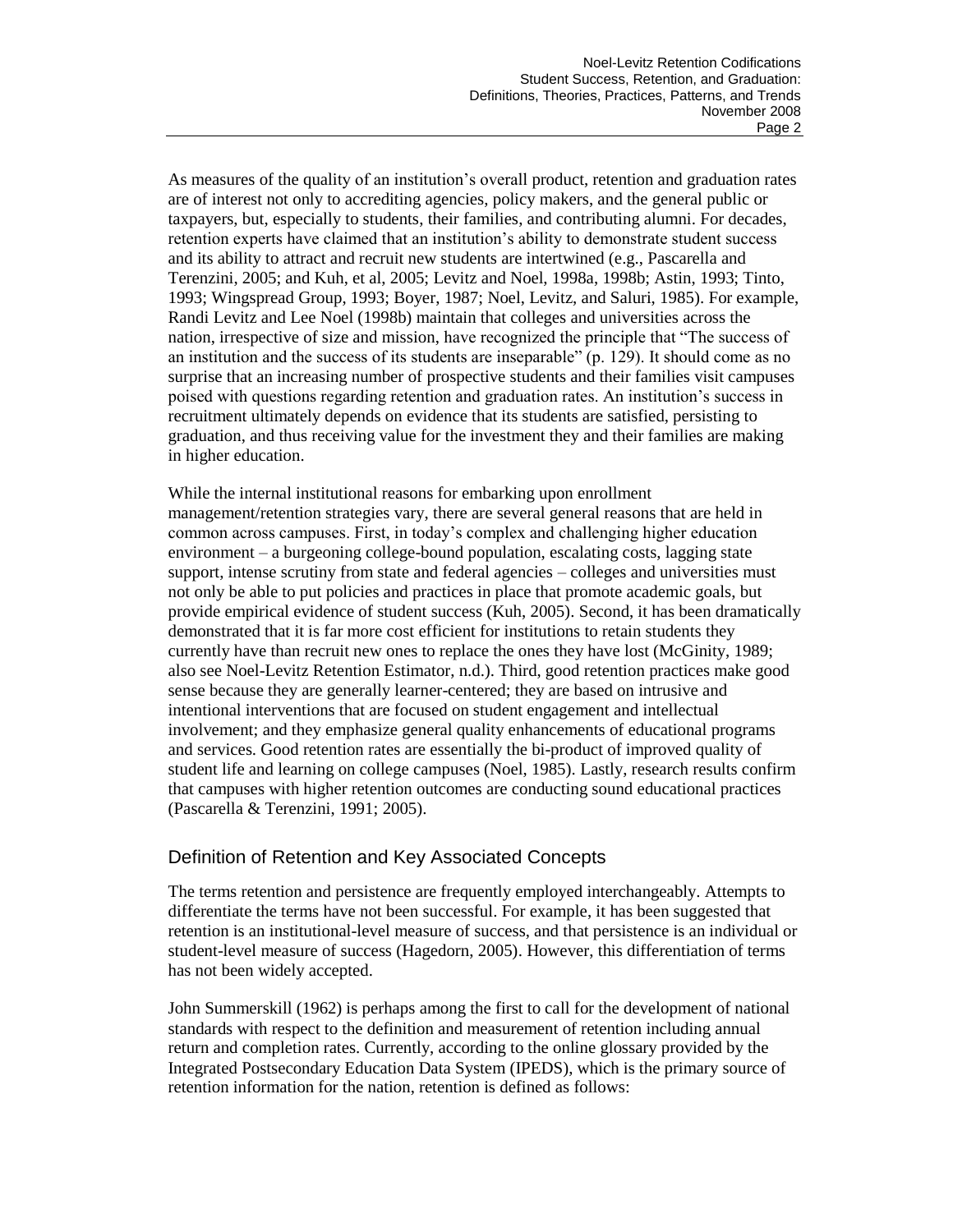A measure of the rate at which students persist in their educational program at an institution, expressed as a percentage. For four-year institutions, this is the percentage of first-time bachelors (or equivalent) degree-seeking undergraduates from the previous fall who are again enrolled in the current fall. For all other institutions this is the percentage of first-time degree/certificate-seeking students from the previous fall who either re-enrolled or successfully completed their program by the current fall.

The IPEDS online glossary does not provide a separate definition for the word, persistence, nor is there any specific mention of the term, attrition, or other related terms. There is, however, a rather long description of graduation rates:

One of the nine components of IPEDS, this annual survey was added in 1997 to help institutions satisfy the requirements of the Student Right-to-Know legislation. Data are collected on the number of students entering the institution as full-time, first-time, degree- or certificate-seeking undergraduate students in a particular year (cohort), by race/ethnicity and gender; the number completing their program within 150 percent of normal time to completion; the number that transfer to other institutions if transfer is part of the institution's mission; and the number of students receiving athletically-related student aid in the cohort and the number of these completing within 150 percent of normal time to completion…. The GRS [graduation rates] automatically generates worksheets that calculate the rate, including average rates over 4 years.

Even though retention and graduation rates have been annually collected by IPEDS since 1990 on a national level; and they have been widely discussed publicly, there is still no universally accepted definition or measurement (operationalization) of retention. This makes comparisons very difficult (Van Stolk, et al. 2007).

### Persistence, Progression, Retention, Completion/Graduation (PPRCG)

The notion of retention is grounded in student success. Retention related activities focus on providing a campus environment where students successfully complete their goals and complete their academic program/certificate/diploma or graduate from an institution.

Noel-Levitz defines PPRCG as follows:

Persistence is the enrollment headcount of any cohort compared to its headcount on its initial official census date. The goal is to measure the number of students who persist term to term and to completion.

Progression is the rate at which a cohort participates in any activity that an institution has determined to be correlated with persistence. Common measures are course completion rates, success rates of students on academic probation, and/or comparisons of academic credit hours attempted versus academic credit hours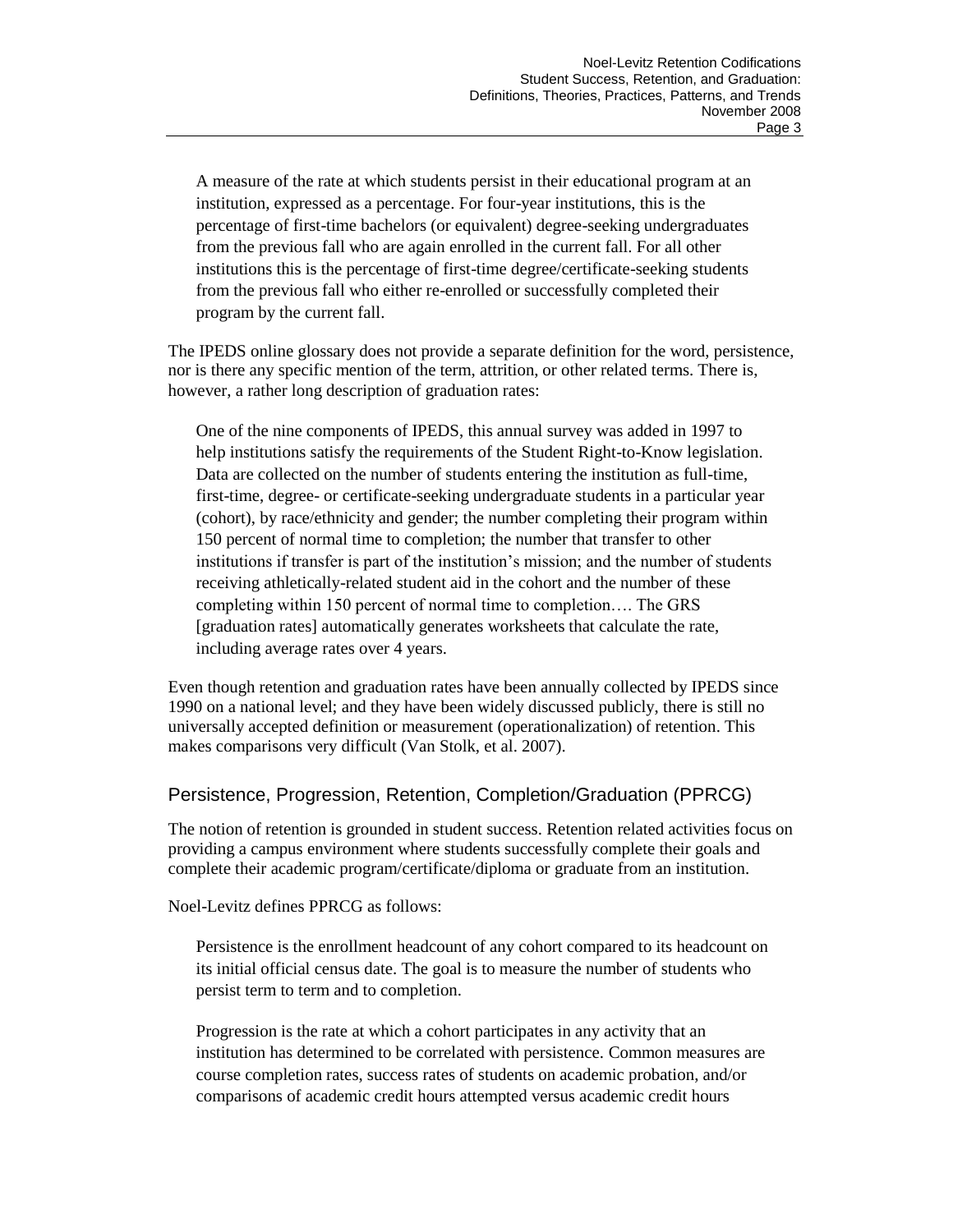earned. Progression ensures that students demonstrate the skills and competencies needed to complete their academic program and continue successfully towards completion.

Retention is the outcome of how many students remained enrolled from fall to fall. This number is typically derived from first-time, full time traditional day students, but can be applied to any defined cohort.

Completion/Graduation is the outcome of how many students within a cohort complete and/or graduate from an institution. This is typically measured in two or three years for associate level programs and four, five, or six years for a bachelor level programs.

Data drives the analysis of persistence, progression, retention, and completion as appropriate by institutional type. By determining specialty sub-populations or categories based on experiences, courses, student admission or academic status, or other groupings, the institution can use data to deepen their analysis of where persistence and progression issues occur. This allows the institution to create customized strategies to address these subpopulation challenges.

# Scholarly Definitions of Retention and Student Success

Scholars of higher education, especially retention experts, have variously defined retention amplifying certain elements based on their own theoretical perspective. According to a sample of definitions that may be found in the research literature, retention refers to:

- Successful completion of students' academic goals of degree attainment (Levitz, 2001).  $\bullet$
- $\bullet$ Students meeting clearly defined educational goals whether they are course credits, career advancement, or achievement of new skills (Tinto, 1993).
- $\bullet$ Students' successful academic and social integration into the college community, marked by the feeling that one fits at the institution and positive educational attitudes and experiences (Bean, 1980).
- The match between students' motivation and academic ability and their academic and  $\bullet$ social characteristics (Cabrera, Castaneda, Nora, Hengstler, 1992).
- The degree of direct involvement of students in the academic and social life of their institutions (Astin, 1984).
- The by-product of student success and satisfaction and ultimately an indicator of  $\bullet$ institutional success (Noel and Levitz, 1985).

For a greater part of the history of the study of retention, little distinction beyond returning and non-returning students has been made. Yet as Jeff Hoyt and Bradley Winn (2003) point out, there are several distinct sub-populations of students who do not return or persist to graduation. These sub-populations include drop-outs, stop-outs, opt-outs, and transfer-outs.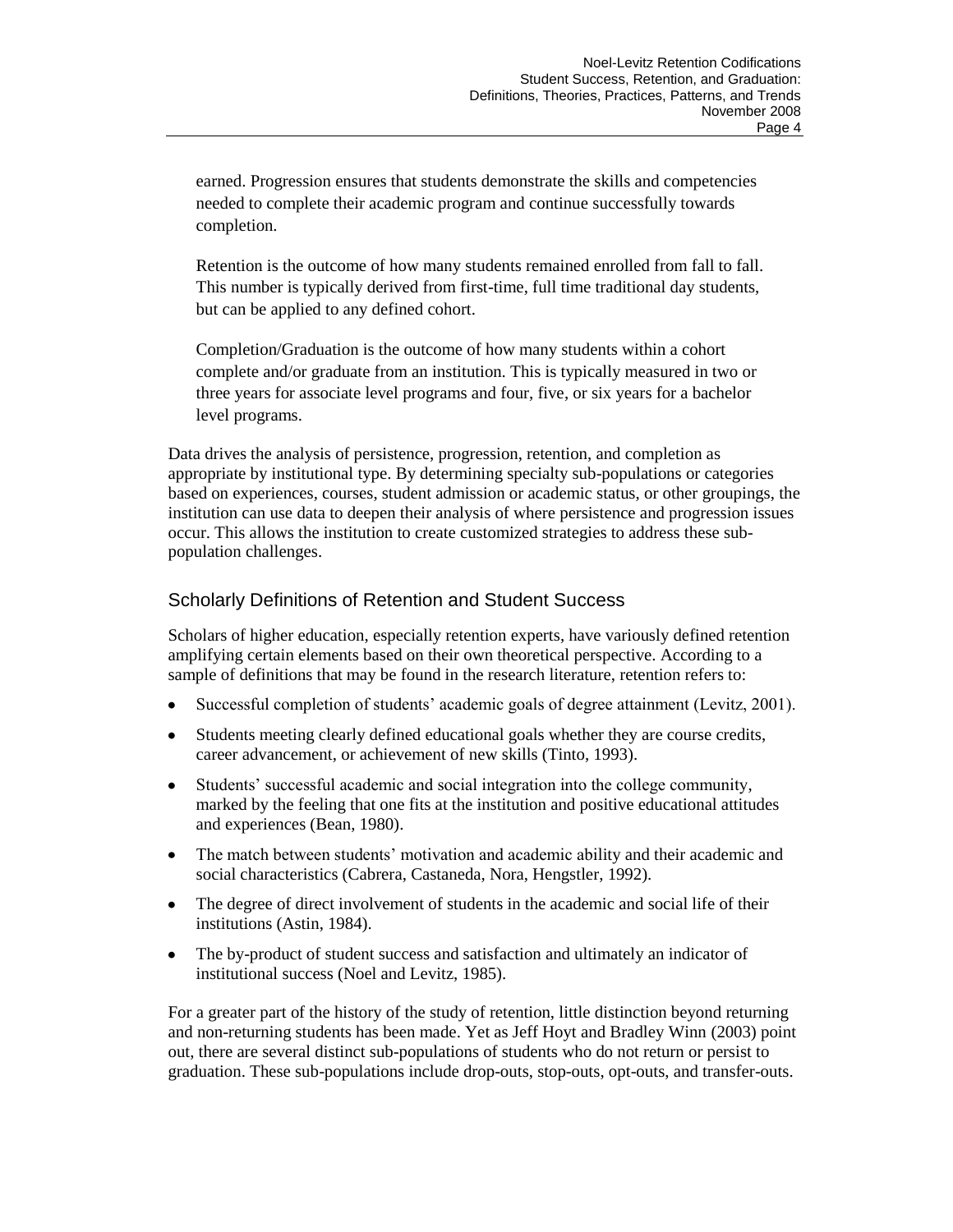Each of these sub-populations has a unique set of characteristics, experiences and reasons for withdrawing. For instance:

Drop-outs may be defined as:

Previously enrolled students who do not reenroll or do not complete their intended degree program or set of courses (e.g., Tinto, 1993). Research on this group suggests that financial concerns, family responsibilities/marriage, job conflicts, and low grades are among the top reasons for leaving school (Hoyt and Winn, 2003). Support interventions, counseling, and sensitivity in handling students' concerns and issues may be particularly important to consider in such cases.

Stop-outs may be defined as:

Students who begin with a plan of study, however, for some reason, withdraw and leave for a period of time, and then reenroll in order to complete their degrees (e.g., Gentemann, Ahson, and Phelps, 1998). Often reasons for stopping out are financial, job-related, or connected with health issues (Hoyt and Winn, 2003). Usually these students have been satisfied with the institutions and, so, they may be more likely to appreciate being contacted regarding reenrollment when they are ready.

Opt-outs may be defined as:

Students who leave their respective institutions because they have achieved their particular goal (i.e., completion of a course or set of courses they desired or needed). Their goal may not necessarily have been to complete a degree program or certification program (Bonham and Luckie, 1993). Non-degree-seeking students may not be the best targets of traditional retention programs.

Transfer-outs may be defined as:

Students who embark upon their educational careers in one institution and, then, before they complete their goal or obtain their degree, they leave and enroll in another college/university (Bonham and Luckie, 1993). The main reasons for leaving for this group typically include: financial (reflecting not just the issue of ability to pay, but the perception of value of investment), job conflicts, availability of programs/courses, dissatisfaction with the institution, and transfer institution is closer to home (Hoyt and Winn, 2003). This group makes up a significant number of non-returning students. Emphasizing program enhancements and creation of new programs may help in re-recruiting these students.

Hoyt and Winn (2003) argue that these different types of non-returners are important to differentiate if effective retention strategies are to be implemented. Important information can be gained from withdrawal interviews, readmission questionnaires, admission applications, as well as cohort tracking surveys.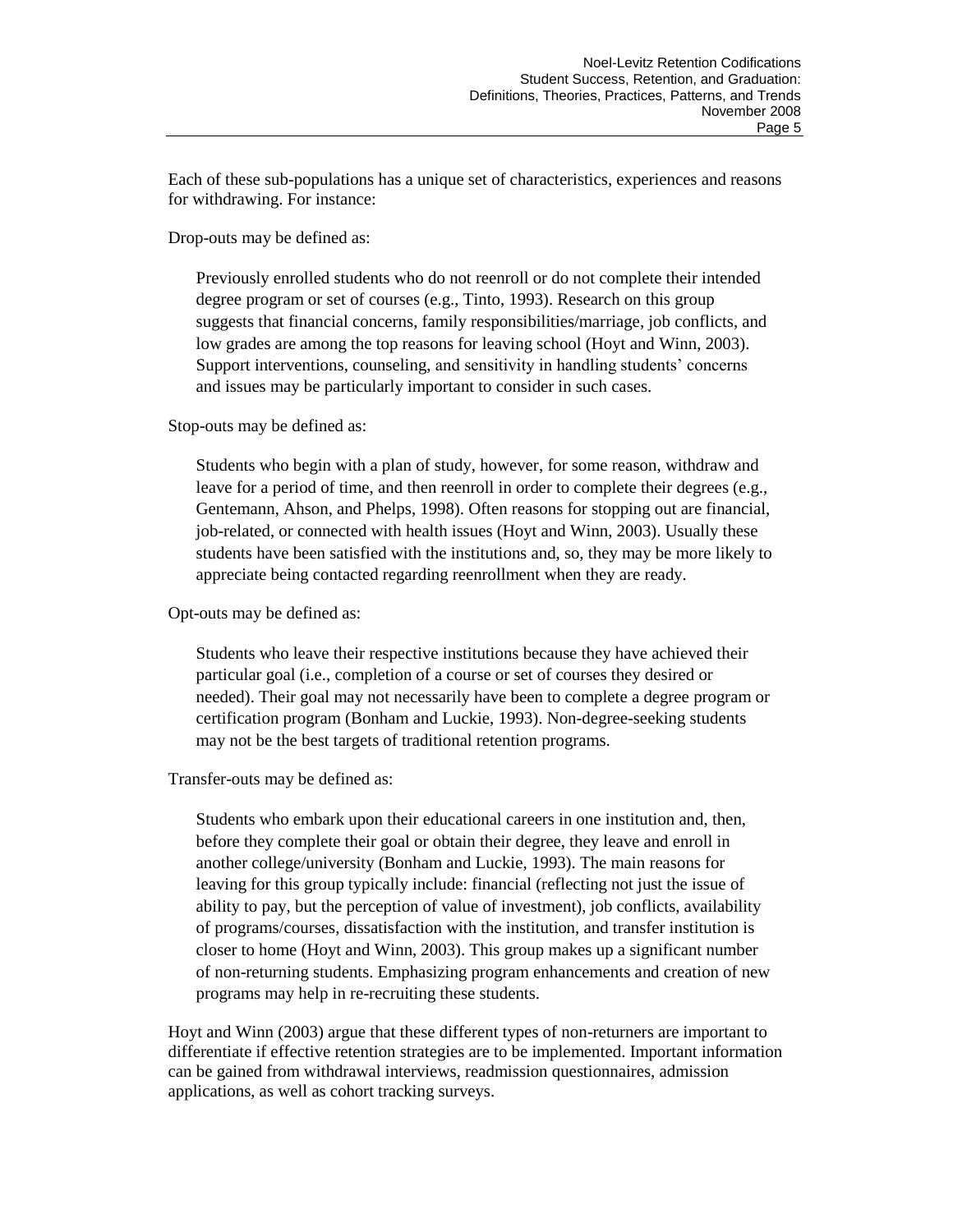# Retention and Student Success: Theory and Research

Historically, scholarly interest in the concept of retention seems to correspond with the growth of students entering post secondary institutions in the 1960s. Interest in the topic has continued to increase, particularly in the context of concerns regarding the enormous financial implications of large attrition rates on the national educational system and the moral and civil rights issues associated with relatively low retention rates of minority and economically disadvantaged students.

Over the decades, the retention literature seems to have concentrated on various issues. For example, Lee Noel (1985) discusses four historical stages of research development. First, researchers viewed retention mainly as a factor in enrollment management and thus placed their attention on developing predictive models of attrition. Second, as researchers shifted their focus on uncovering strategies that work to lessen student attrition, especially for highrisk students, the search for good practices and verifiable outcomes ensued. Third, scholarly interest broadened to include organizational factors of success, and focused on developing effective ways to mobilize campuswide efforts in order to improve retention. Fourth, following the organizational approach, greater consideration has been given to staffing; suggesting that competence as well as a caring attitude of faculty and staff ultimately affects the success of any retention programs or campuswide initiatives.

A review of the retention literature suggests that there are two fundamental questions that underlie the theoretical models of retention:

- 1. Why do students leave?
- 2. Why do students stay?

Most of the theories and corresponding research on retention focus on the first question, which puts attention on dropouts and what institutions do wrong. Relatively few researchers have dealt with the latter question, which looks at successful students and emphasizes what institutions do right.

It is essential to underscore the importance of both questions related to leaving and staying and their associated lines of inquiry; both are vital to understanding the complexities connected with retention. For example, it has been noted that the field's "obsession with outliers" has led to many institutions placing almost exclusive attention on students who are most at risk of dropping out rather than on students who are in the "center of the curve," which may account for the inability of these colleges to make substantial gains in their overall retention indicators (Kalsbeek cited in Hoover, 2008). Ethical issues have also been raised in connection with applying resources to retention programs designed to benefit only a very small number of students (Hossler and Bean, 1990).

Over the decades, different theoretical perspectives have dominated the scholarship on retention. John Summerskill's 1962 publication, in which he attributes intellectual ability in meeting the demands of academic programs and students' personality characteristics as the primary factors determining persistence, stimulated discussion on what causes dropping out of college. In the 1960s and 1970s psychological factors and explanations dominated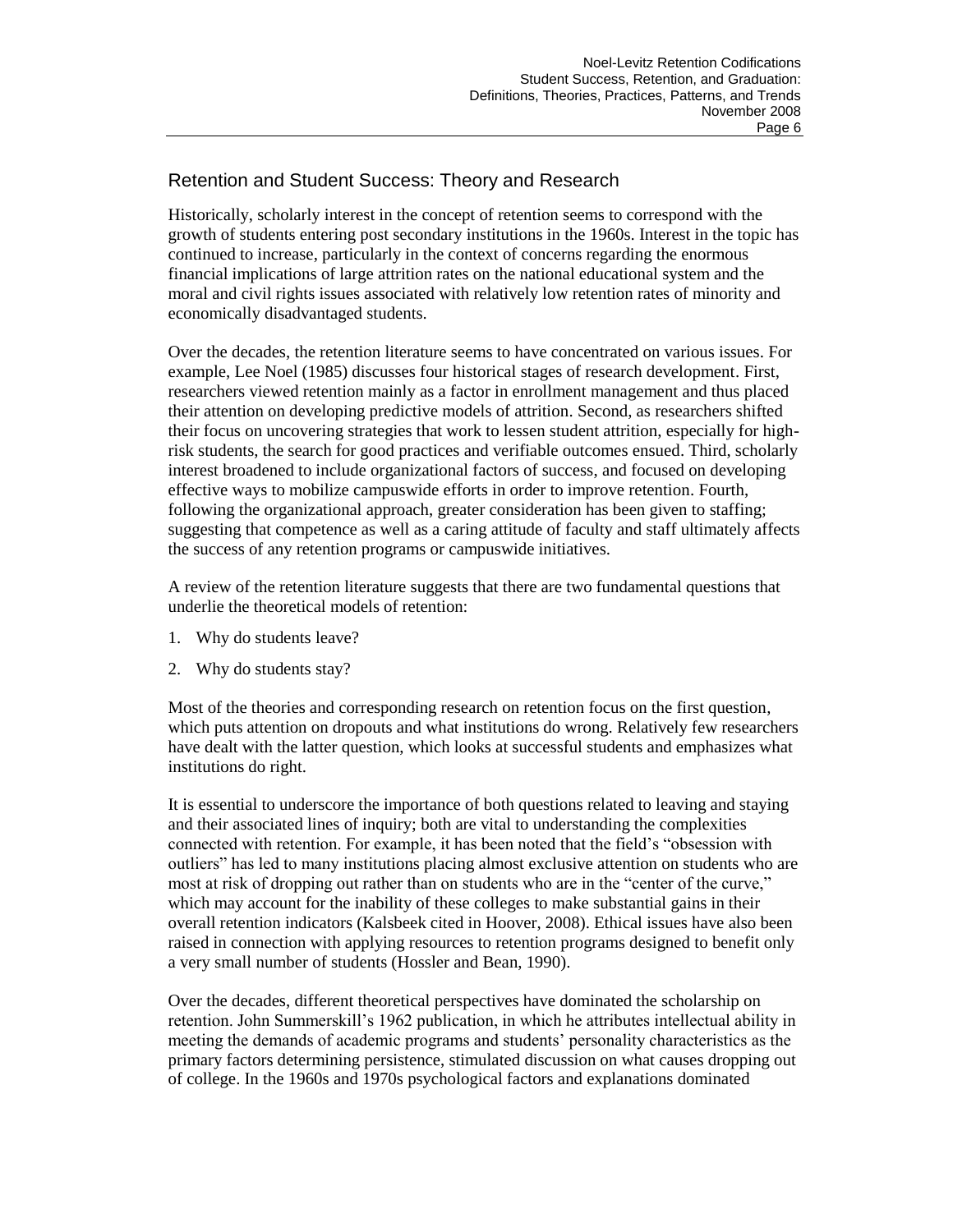theoretical development and research on retention (e.g., Heilbrun, 1965; Rose and Elton, 1966; Marks, 1967; Rossmann and Kirk, 1070; Waterman and Waterman, 1972).

Vincent Tinto's work has paved the way for a sociological analysis of retention (e.g., 1975, 1987, and 1993), which has been popular for several decades. His research and that of his followers may be credited with expanding the debate on the causes of attrition by calling attention to institutional factors that affect retention, namely the importance of academic and social integration in lessening dropout rates. Initially building on Emile Durkheim's (1951) treatise on the social roots of social deviation and William Spady's (1971) application of anomie theory (i.e., the effect of relative normlessness on human behavior) to explain dropping out, Tinto's model focuses largely on academic integration (i.e., sharing academic values) and social integration (i.e., developing student and faculty friendships) to account for variations in attrition rates. However, in subsequent renditions of his theory, he places more emphasis on the interaction between individual and institutional factors and adds other theoretical perspectives, such as Van Gennep's (1960) rites of passage theory, suggesting that integration may be facilitated by successful separation from family and high school associates.

John Bean and Shevawn Eaton (2000) offer an integrated multi-level model of causes of dropping out. Their model combines individual characteristics and background variables. Examples include high school experiences; students' intentions or educational goals; family support; indicators of students' academic standing and social integration in college; how students interact with the institutional bureaucratic structures; external factors (i.e., financial situation or personal relationships outside of college); and ultimately students' attitudes toward themselves and the school, including feelings of fit and loyalty to the institution. The model brings together attitude-behavior theory, self-efficacy theory, coping-behavior theory, organizational turnover theory, and social integration and alienation theory.

Alexander Astin (1997) in his book, *What Matters in College*, takes a unique approach by focusing mainly on the patterns of engagement exhibited by successful students. He concludes that the keys to success or graduation are involvement and connection. Involvement refers to both formal academic or intellectual pursuits as well as co-curricular activities. Among the primary measures of academic involvement is time spent on academic studies and tasks, and the development of higher cognitive skills (e.g., understanding, application, analysis, synthesis, and evaluation). Co-curricular involvement includes measures of participation in campus activities and membership in academic/honors associations and social clubs. Connection refers to bonding with peers, faculty and staff as well as sharing the institutional values.

Similar to Astin's orientation, George Kuh's work emphasizes the role of student engagement in student success. In his coauthored book, *Student Success in College: Creating Conditions that Matter*, he and his associates depict major policies and practices coming from a two-year study (called Documenting Effective Educational Practices (DEEP) project) of 20 strong-performing colleges and universities all of which represent higher than predicted student engagement as indicated by student responses on the National Survey of Student Engagement (NSSE) and higher than predicted graduation rates. The results of the study suggest that DEEP schools all clearly articulate expectations of success and demonstrate to students how to take advantage of institutional resources. They have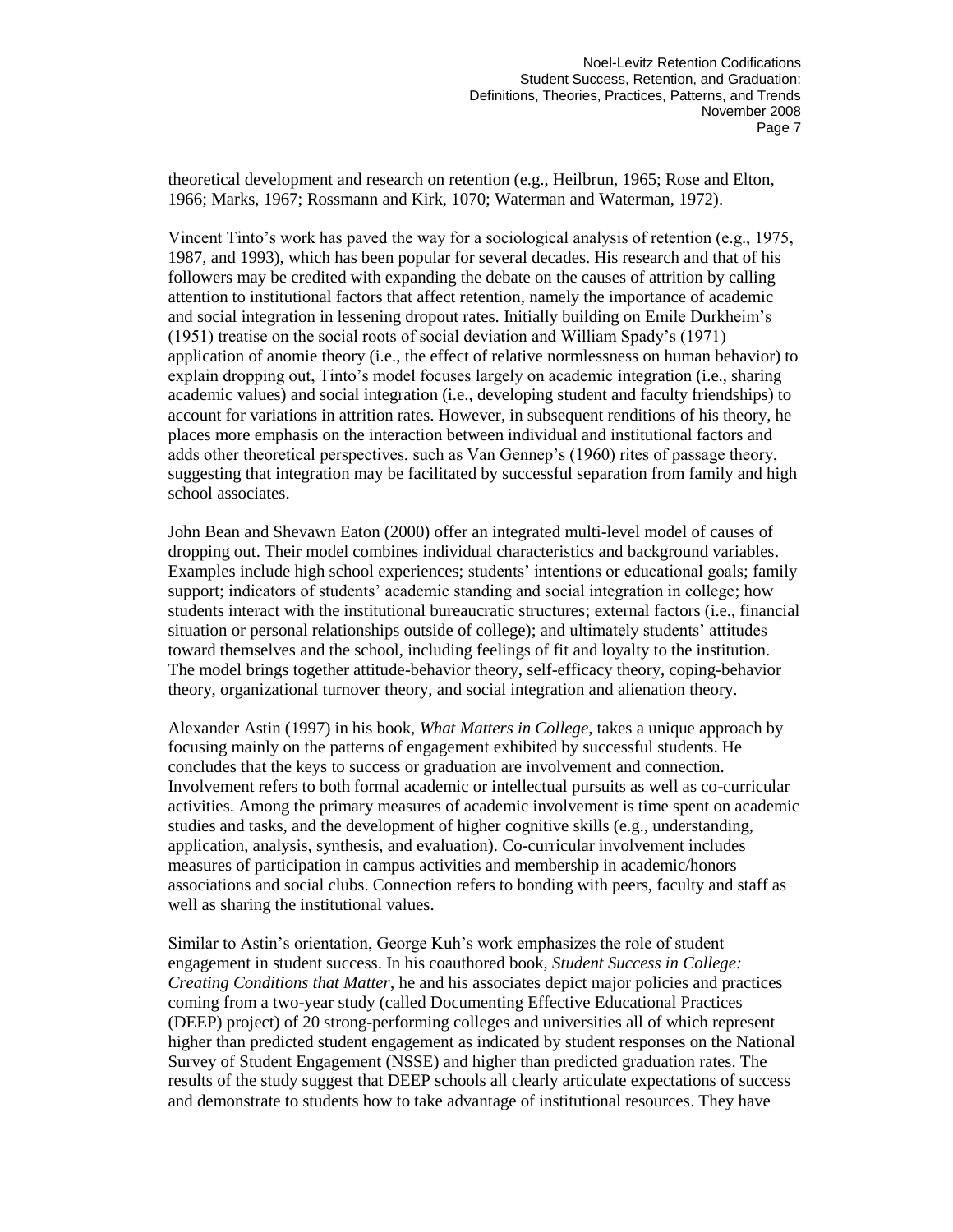acculturation processes in place. They also have events to connect students with peers, faculty, and staff and to communicate what is valued and how things are done. They align resources, policies, and practices with the institutional mission and purpose. Further, they represent the cultural norm of the continuous process of innovation and "ethic of positive restlessness" or "improvement-oriented ethos" (Kuh, et al. 2005; Whitt, et al. 2008).

The parallel results of studies that are based on different fundamental questions may serve to confirm the importance of certain campus dynamics to student success. Hence, whether one begins with the question of why students leave or with the question of why students stay, in either case, student engagement, including academic and social involvement and connection with the campus community, and its values are vital to student success and retention. Several decades worth of research have supported the critical role of the institutional/student bond to both preventing attrition and ensuring student success.

Most research on the topic of retention, however, is not driven by any grand theory. Rather, as John Braxton (2000) notes, there are hundreds of studies or partial theories that focus on particular aspects of student attrition, persistence, or graduation. All of these are working to contribute to our understanding of the complex retention puzzle. Lee Noel (1985) identifies some common themes in the retention literature that continue to be of interest today. Some of the themes identified are academic boredom and uncertainty, transition/adjustment difficulties, limited or unrealistic expectations of college, academic underpreparedness, incompatibility, and irrelevancy. (For comprehensive reviews of the history and development of retention theories and issues, see Pascarella and Terenzini, 2005; Berger and Lyons (2005), and Braxton and Hirschy (2005).)

The 2004 ACT Policy Report, which is based on many years of ACT research on retention, including three national studies on retention practices, six national studies on academic advising, and 20 years of data collection and reporting of college retention and degree completion rates through ACT's Institutional Data Questionnaire, recommends an integrated approach to retention. The report's recommendations include: (1) determining student characteristics and needs and setting priorities; (2) incorporating academic and nonacademic factors and creating educationally and socially inclusive and supportive learning environments; (3) implementing early alert systems that assess, monitor, and adequately respond to at-risk students; and (4) tracking retention indicators and conducting cost-benefit analyses of attrition and persistence, including assessment of results of intervention strategies and evaluation of institutional decision-making and commitment to continuous improvement (Lotkowski, Robbins, and Noeth, 2004).

It has been increasingly documented over the years in the retention literature that in order for institutions to be maximally effective and realize their mission, retention must be viewed as an ongoing, campuswide responsibility requiring everyone's participation and contributions. Indeed, it takes a campus to educate and graduate a student. The critical components that consistently have been shown to ensure student success and, therefore, institutional success include: (1) satisfied students and alumni; (2) competent caring faculty and staff; and (3) concerned/aware administration (Noel, 1985; Levitz, 2001).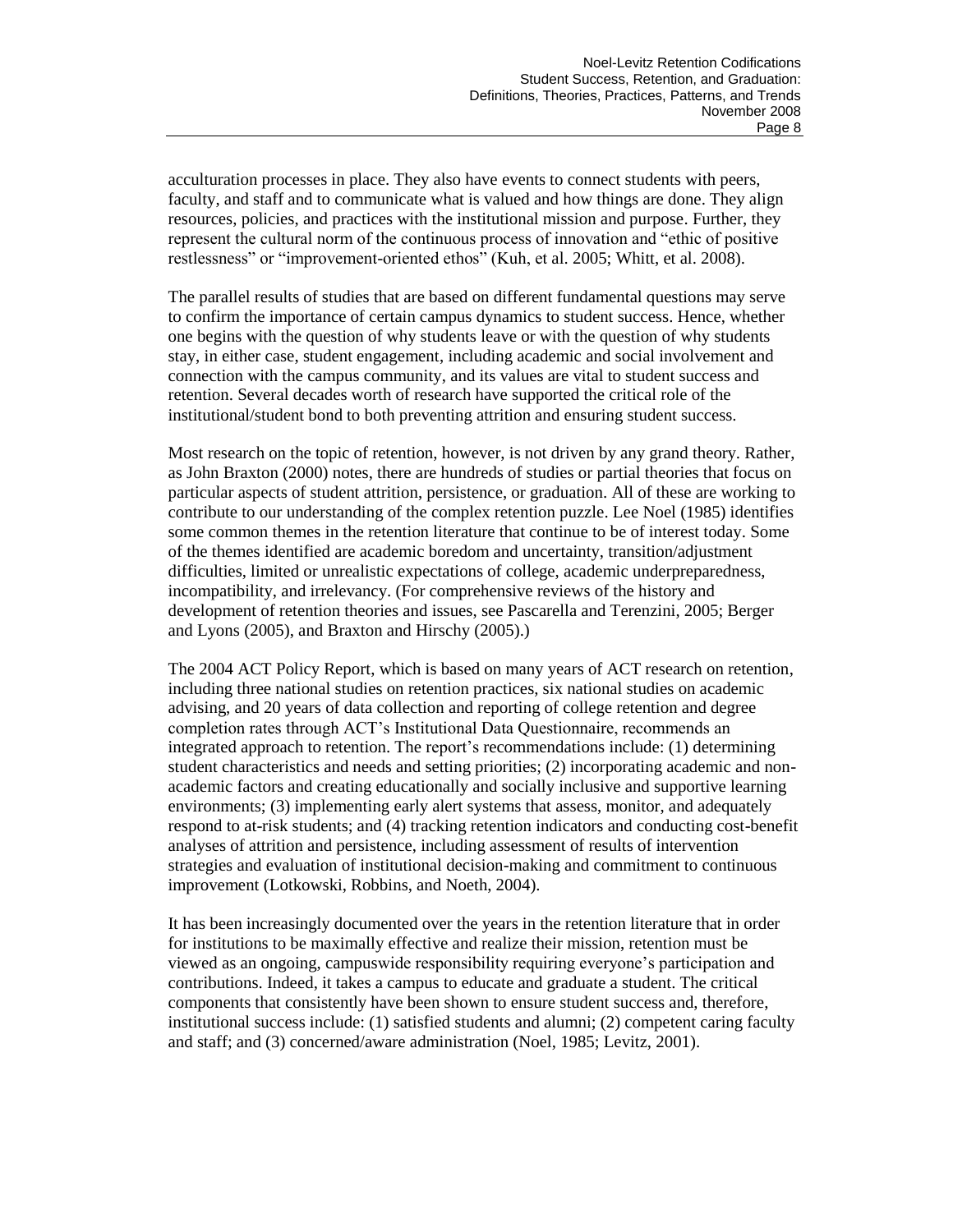The Noel-Levitz National Center for Enrollment Management has been tracking retention data and research results as well as collecting information from campuses around the country and internationally on what works and what doesn't work for several decades. The following list of retention principles may serve to summarize some key findings of retention-related research and state-of-the art knowledge on retention:

# Retention Principles

| 1.  | The ultimate goal of a retention effort is improved educational experiences for students, rather<br>than retention per se.                                                                                                                                                                                                                                                                       |
|-----|--------------------------------------------------------------------------------------------------------------------------------------------------------------------------------------------------------------------------------------------------------------------------------------------------------------------------------------------------------------------------------------------------|
| 2.  | Improving the quality of student life and learning is a continuing and important priority for all<br>institutions of higher education.                                                                                                                                                                                                                                                           |
| 3.  | Engaging in a quality of student life and learning (retention) improvement process should<br>provide an approach to organizing a systematic effort, while at the same time enhancing overall<br>institutional quality, effectiveness, and student success.                                                                                                                                       |
| 4.  | Increases in retention rates are a function of the current state of efforts to improve the quality of<br>educational programs and services. Most institutions engaging in a systematic and<br>comprehensive retention effort should be able to expect, over time, a "lift" in cohort graduation<br>rates between 10 and 20 percent and improvements in annual retention rates of 2 to 5 percent. |
| 5.  | Improving retention is a complex task: retention and attrition are multi-variant phenomena and<br>are not subject to "quick-fix" strategies.                                                                                                                                                                                                                                                     |
| 6.  | Retention tools, systems, staff development activities, computer software, and professional<br>consultation can make a significant contribution to an organized retention effort.                                                                                                                                                                                                                |
| 7.  | Retention strategies already in place can serve as an excellent foundation for developing an<br>ongoing, more systematic approach to improving the quality of student life and learning<br>(retention).                                                                                                                                                                                          |
| 8.  | Retention is a key component of a comprehensive enrollment management program.                                                                                                                                                                                                                                                                                                                   |
| 9.  | Some attrition is inevitable and acceptable.                                                                                                                                                                                                                                                                                                                                                     |
| 10. | Attrition is expensive, and improvements in retention rates can add to the annual operating<br>budget.                                                                                                                                                                                                                                                                                           |
| 11. | Attrition is a problem for which there is a solution, and retention is one aspect of an enrollment<br>management program over which an institution can exert considerable influence and control.                                                                                                                                                                                                 |
| 12. | Single casual factors of student attrition are difficult to ascertain.                                                                                                                                                                                                                                                                                                                           |
| 13. | Some attrition is predictable and preventable by focusing special efforts on selected target<br>groups of students.                                                                                                                                                                                                                                                                              |
| 14. | Effective retention strategies are comprehensive focusing on improving campus programs,<br>services, attitudes, and behaviors that result in quality educational experiences for all students.                                                                                                                                                                                                   |
|     | 15. Educational programs and services cannot compensate for the absence of competent, caring,<br>and conscientious faculty and staff.                                                                                                                                                                                                                                                            |
| 16. | Key to improving the quality of student life and learning (retention) are student-centered policies,<br>procedures, and programs.                                                                                                                                                                                                                                                                |
| 17. | Persistence depends upon the extent to which an individual has been integrated and engaged in<br>the academic and non-academic components of the campus community.                                                                                                                                                                                                                               |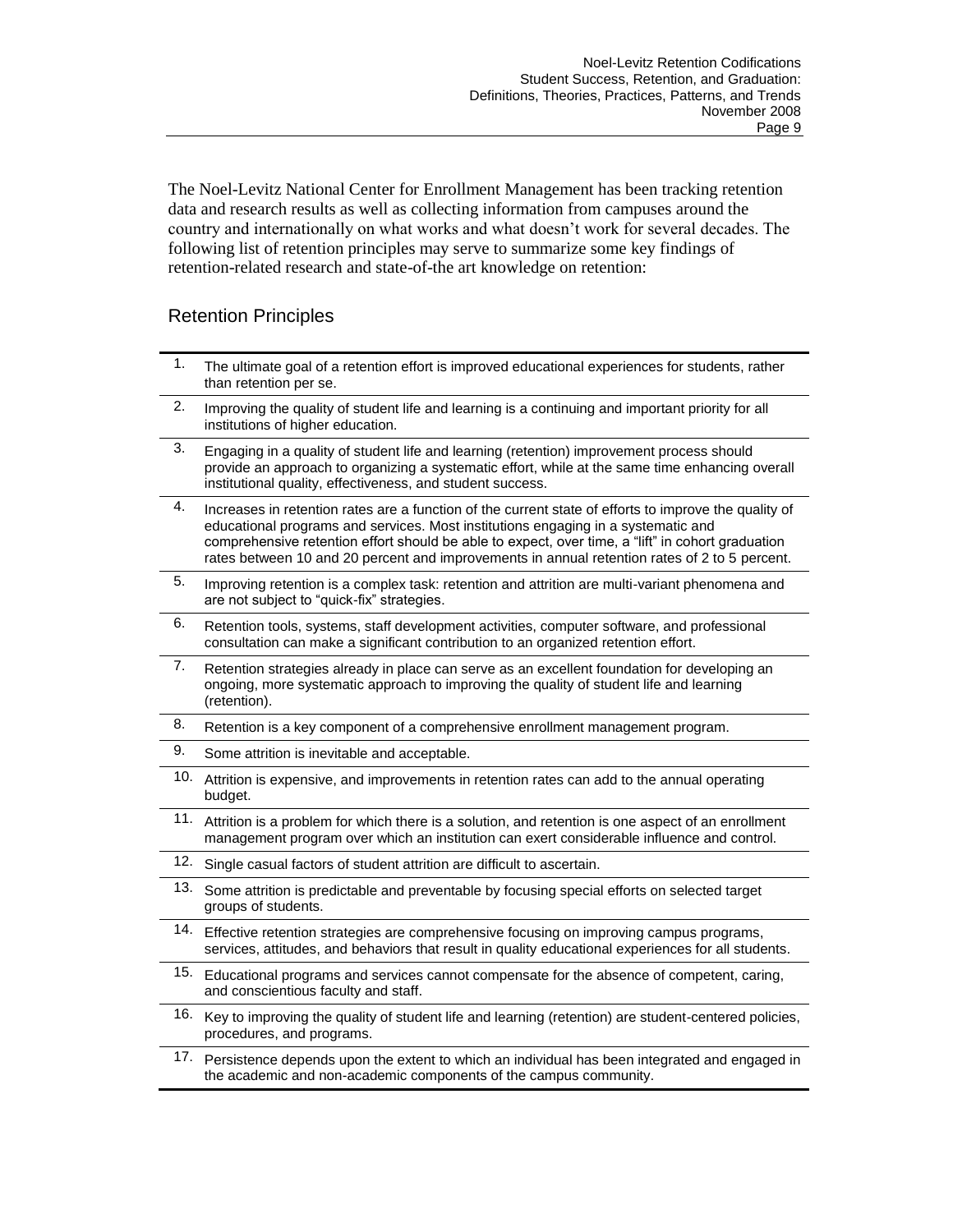Furthermore, research evidence has shown that the target areas listed below are particularly relevant to improving retention and thus may serve to stimulate retention planning and the development retention action plans.

### **Target Areas for Retention Planning**

- **Recruiting.** Providing students with adequate and accurate information assists in the  $\bullet$ selection of an institution that best matches their needs, which in turn increases their chances of persisting.
- **Admissions Selectivity.** Even though academic ability is a strong predictor of student  $\bullet$ retention, and there is clearly a relationship between the degree of admissions selectivity and institutional retention rates, high institutional commitment to student success can lead to higher than predicted retention rates and performance.
- **Financial Aid.** The type and mix of financial aid provided to students can have either  $\bullet$ positive or negative influences on students' decisions to remain in college depending upon their circumstances and background factors as well as cost of tuition, room and board, and fees.
- **Commuter Students.** Regardless of differences in backgrounds and educational goals, commuter students share a common core of needs and concerns. There are issues related to transportation that limit the time they spend on campus, multiple life roles, the importance of integrating their support systems into the collegiate world, and developing a sense of belonging to the campus.
- $\bullet$ **Orientation.** Orientation programs are important to the successful integration of students into the academic and social environment of the campus community. They serve to communicate the values of the institution and what is required to be successful. They also help establish consonance between student expectations and actual experiences.
- **Academic Advising.** Advising provides the most significant mechanism by which  $\bullet$ students can directly interact with representatives of the institution and clarify their educational/career goals as well as relate these goals to academic offerings. While many models of advising now exist, a critical element to advising systems is ensuring advisees are connected to faculty who will mentor and guide them through their academic experience and help them meet their career and graduate education goals.
- **Sectioning/Placement.** Homogeneous grouping of students based on their level of  $\bullet$ academic ability is a common educational and retention strategy. Careful placement of students helps ensure that they can compete successfully academically.
- **Effective and Efficient Course Management.** The services and processes typically  $\bullet$ evolve around activities associated with coordination of course planning, managing classroom scheduling, creating and publishing master schedules, developing and implementing registration/enrollment management policies and procedures, maintaining accreditation and professional standards, analyzing time-to-degree factors, and tracking university/college/program/course enrollment and retention patterns.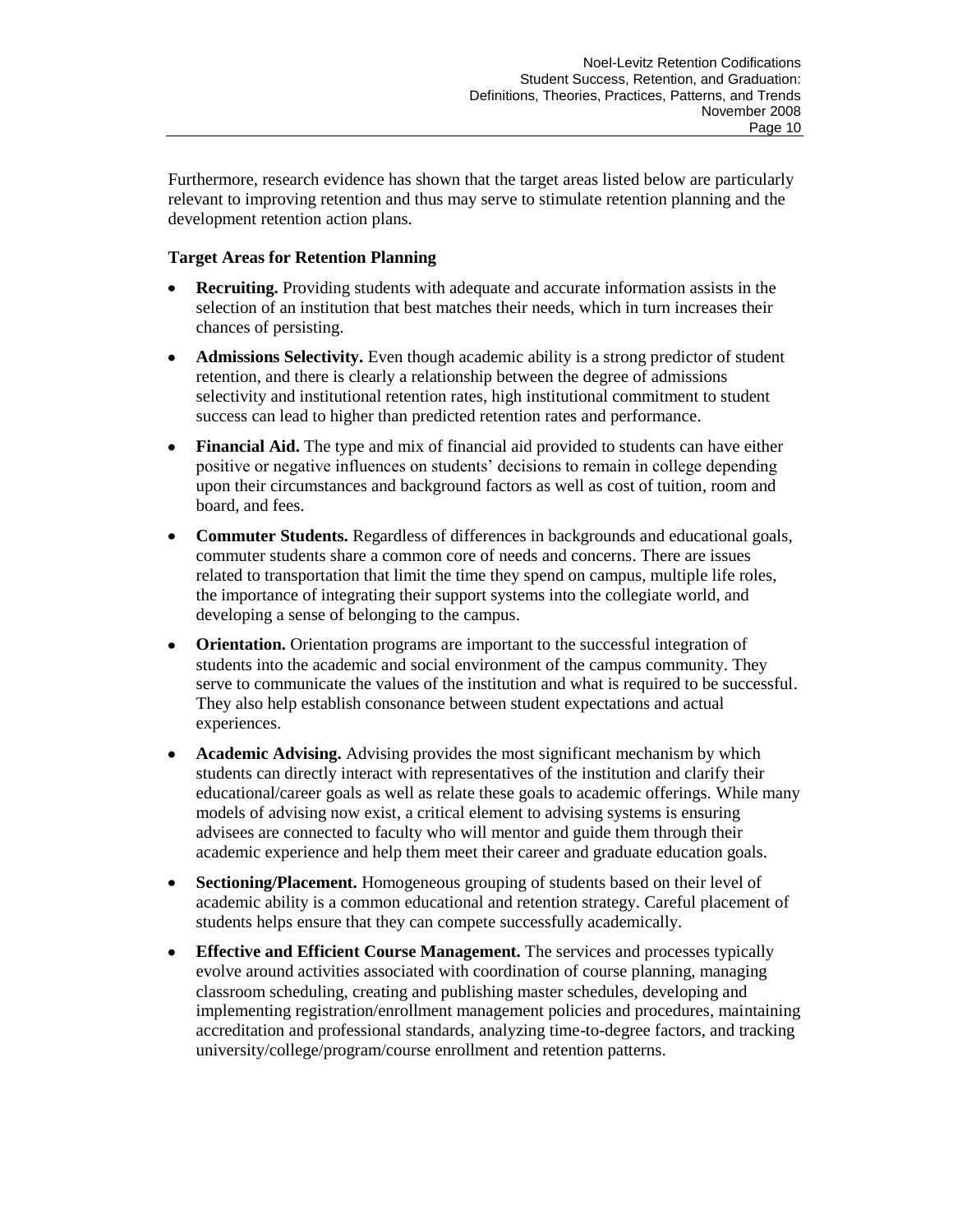- $\bullet$ **Teaching/Learning.** Academic programs and experiences must be consistent with, and relevant to, students' educational/career goals. There is no substitute for good instruction in promoting academic integration. Studies have shown a strong relationship between student learning and increased persistence. Support of instructional effectiveness constitutes one of the strongest strategies for improving retention. Students need assurance that they are gaining the best skills that prepare them for their careers.
- **Academic support.** Retention literature documents that academically underprepared  $\bullet$ students are more dropout-prone. Institutions should ensure that students enter with, or have the opportunity to acquire, the skills needed for academic success. Learning support programs improve students' chances of success and persistence. Examples of this include tutoring programs, peer mentoring, and title III and title V grant programs.
- **Supplemental instruction.** In courses with high D, F, W rates, supplemental  $\bullet$ instruction has proven to be a highly successful intervention strategy. Peer tutors participate in the course and then provide course content tutorial-like sessions for course participants ensuring course concepts are mastered.
- **Academic enrichment.** Academic boredom is a common reason talented students drop  $\bullet$ out of higher education. Providing enriched or accelerated programs can have a positive impact on the persistence of some of these students.
- **Residential living.** The quality of on-campus residential living is an important element in social integration. Through living/learning communities students become active participants in their academic and social community.
- $\bullet$ **Learning communities.** Learning communities are programs that use a variety of approaches that link or cluster classes during a given term, often around an interdisciplinary theme. This represents an intentional structuring of students' time, credit, and learning experiences to foster more explicit intellectual connections between students, between students and faculty, and between disciplines of smaller subgroups of students, with a common sense of purpose, leading to an integration of classroom and non-classroom experiences.
- **Service Learning.** Courses specifically designed to engage students with the external  $\bullet$ community providing services to specific organizations. These courses are designed to connect theory with practice and focus on building stronger relationships with external companies or organizations.
- **Counseling.** With the significant increase in personal counseling usage, this strategy can be important in assisting students to overcome problems that may interfere with their performance and involvement in academic and non-academic programs and activities.
- **Extracurricular activities.** The literature indicates that significant and meaningful participation in extracurricular activities contributes to student success and retention. Campus clubs, organizations, intramurals, campus events and traditions all play a role in engaging the student and providing intentional connection opportunities.
- $\bullet$ **Underrepresented students/specialty sub-populations.** Some racial/ethnic groups or specialty sub-population groups (student-athletes, first-generation, rural or urban, etc.)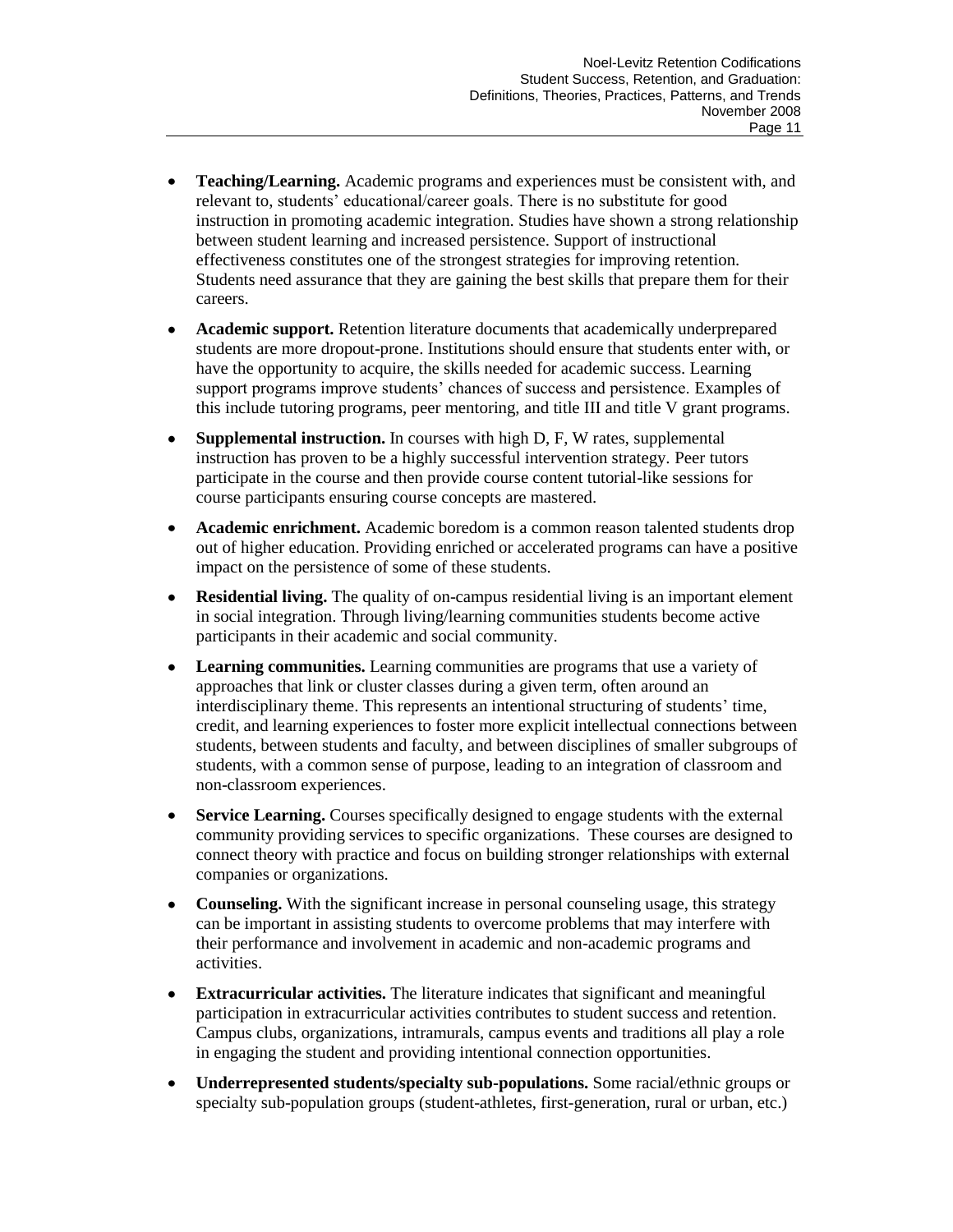experience relatively higher dropout rates. Special programs and efforts can be successful in addressing students' needs, reducing isolation and facilitating integration in the academic community, and thereby helping to ensure student success and retention.

- $\bullet$ **Undecided students.** Retention research identifies this group as being highly dropoutprone. Lack of clearly defined educational or career goals is often the main reason students give for not returning or pursuing a college degree. Programs targeted specifically for undecided students have proven to significantly reduce attrition rates.
- **Early alert.** Prediction of dropout-prone students when combined with early warning  $\bullet$ strategies and support programs can increase retention.
- $\bullet$ **Policies/procedures.** Colleges and university whose policies and procedures are aligned with the institutional mission and reflect student-centeredness, and are committed to continuous improvement usually demonstrate higher retention rates.
- **Faculty/staff development.** The frequency and quality of faculty/staff and student interactions has been shown to contribute positively to student retention. In-service faculty/staff development efforts resulting in more competent, caring, and concerned individuals are critical to successful retention initiatives/programs.
- **Internal marketing programs.** During the recruitment process campuses communicate  $\bullet$ with students regularly keeping them informed of changes occurring on the campus and providing general information about campus life. Once students arrive on campus, internal communication often stops. Ongoing communication can have a positive impact on the persistence of some students because they stay in touch with current campus events and developments. In addition, ongoing communication with the faculty and staff is vital to fostering learning of the entire campus.
- $\bullet$ **First Year Experience course.** Many successful first-year retention programs stem from the creative teams of mentors/instructors who participate in some type of first-year experience course. This course is generally focused on time, life, and study skills, and has a career exploration component. The essential goal of the First-Year Experience or University 101 course is to maximize the student's potential to achieve academic success and to adjust responsibly to the individual and interpersonal challenges presented by collegiate life.
- **Sophomore strategies.** Next to improving the freshman-to-sophomore return rate,  $\bullet$ campuses increasingly have been focusing on reducing the sophomore-to-junior dropout rates by implementing strategies to support second-year students. These support programs usually center on helping students who are still undecided determine an academic major and assisting students in creating clear career objectives related to their majors.
- **Junior jaunt.** Determine strategies that lessen the number of junior status students that  $\bullet$ leave the institution. This process requires creating specific strategies designed typically by academic program fostered around degree completion and career goal obtainment.
- **Engagement and satisfaction.** Understanding the undergraduate student experience is central to promoting student learning, success, and educational attainment. Measuring a student's levels of satisfaction and levels of engagement in the academic and social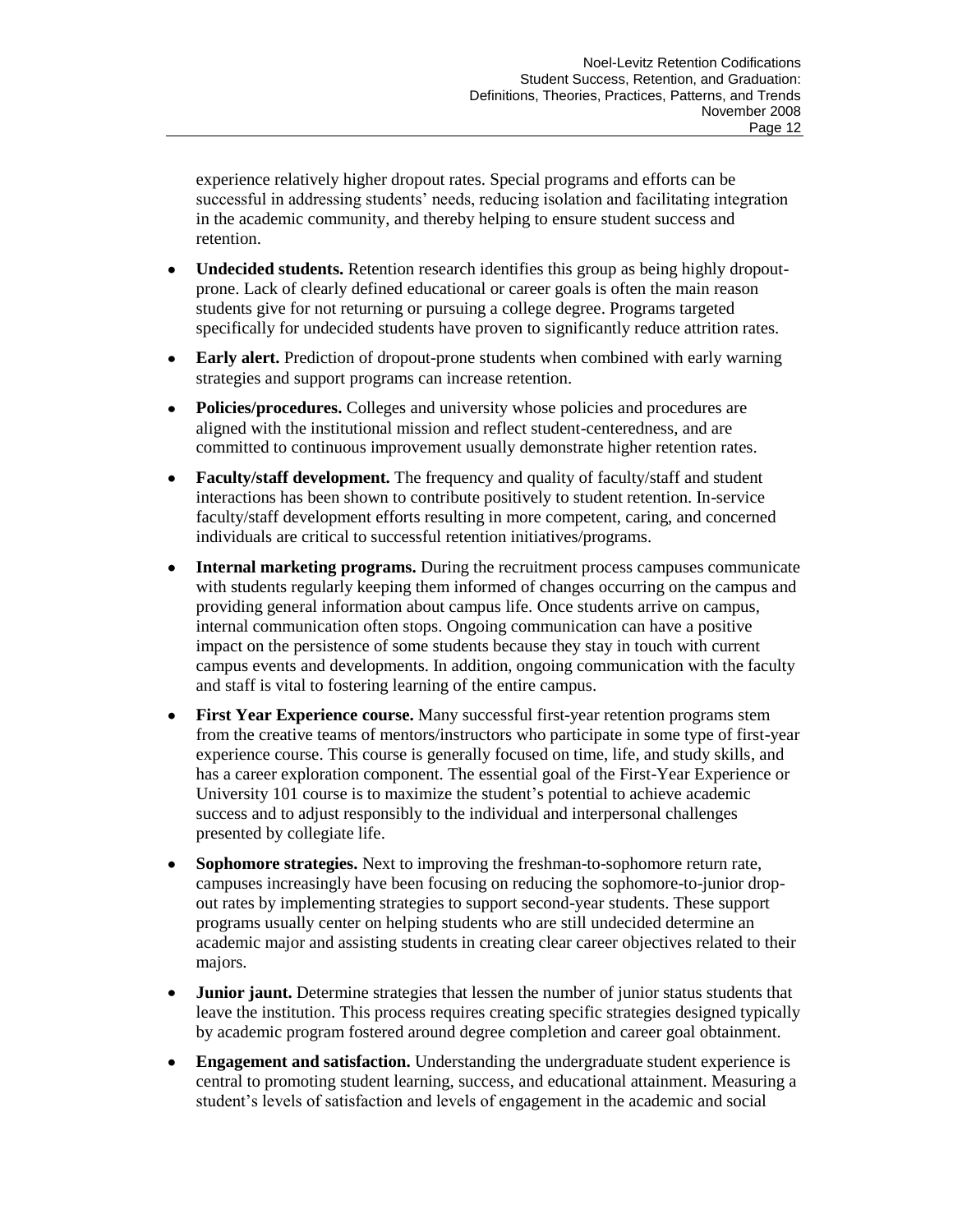community are critical to ensure a conducive environment exists that fosters student success.

- **Quality Service.** A keen attention towards creating and maintaining a culture that is  $\bullet$ built around quality service initiatives that lessen student run-around and focus on meeting the needs and demands of diverse student populations. This is an ongoing initiative that focuses on all staff and faculty and maximizes uses of technology and intrapersonal skills to help build relationships, provide answers to questions, and focus on improved outcomes.
- **Adult learning strategies.** Adult learners, by their nature, fall into many risk categories  $\bullet$ for student attrition. Adult learners tend to be transfer students, many were not successful in previous college experiences, most work more than 20 hours per week (usually 40 or more) off-campus, and they are almost exclusively commuter students. Traditional strategies for student retention are not easily applicable to adult learners; however, with some revision of assumptions retention strategies can be developed to promote adult learner success. Campuses must pay individual attention to the demographics and economic conditions of their adult population customizing strategies that fit the individual campus.
- **Exit interviews.** Exit interviews conducted in a way in which the institution is  $\bullet$ perceived as being helpful and supportive rather than just running a student through unnecessary hoops, may create an environment for students to exit gracefully. Well trained staff who are working one on one with students to help them leave are much more likely to find out the real issues related to the departure. As well, students who leave in good standing can learn that they are welcome to return to the institution should the opportunity present itself.
- $\bullet$ **Re-entry interviews.** As students re-enter an institution, a designated person(s) should meet individually with the student to discuss their reasons for returning to the institution, help students create goals, and map out a completion plan by selecting courses in the appropriate sequence that will move the student back towards timely completion.
- $\bullet$ **Recruit back.** Strategies that recruit a student back to the institution who has left in good standing. This strategy is particularly valuable when reaching out to students who have completed 90 or more hours in their academic career and can complete within two to three terms.
- $\bullet$ **Technology.** A major vehicle of connecting students to an institution through the recruitment process is using a wide variety of technology tools that engage students and allow them to opt in and out of conversation as they desire. Campuses need to provide intranet type tools that provide students with campus information, calendars, networking tools, and support services. Campuses need to ensure faculty maximize technological learning tools to engage students both in and out of the classroom and provide accurate and updated information on campus classroom technological sites.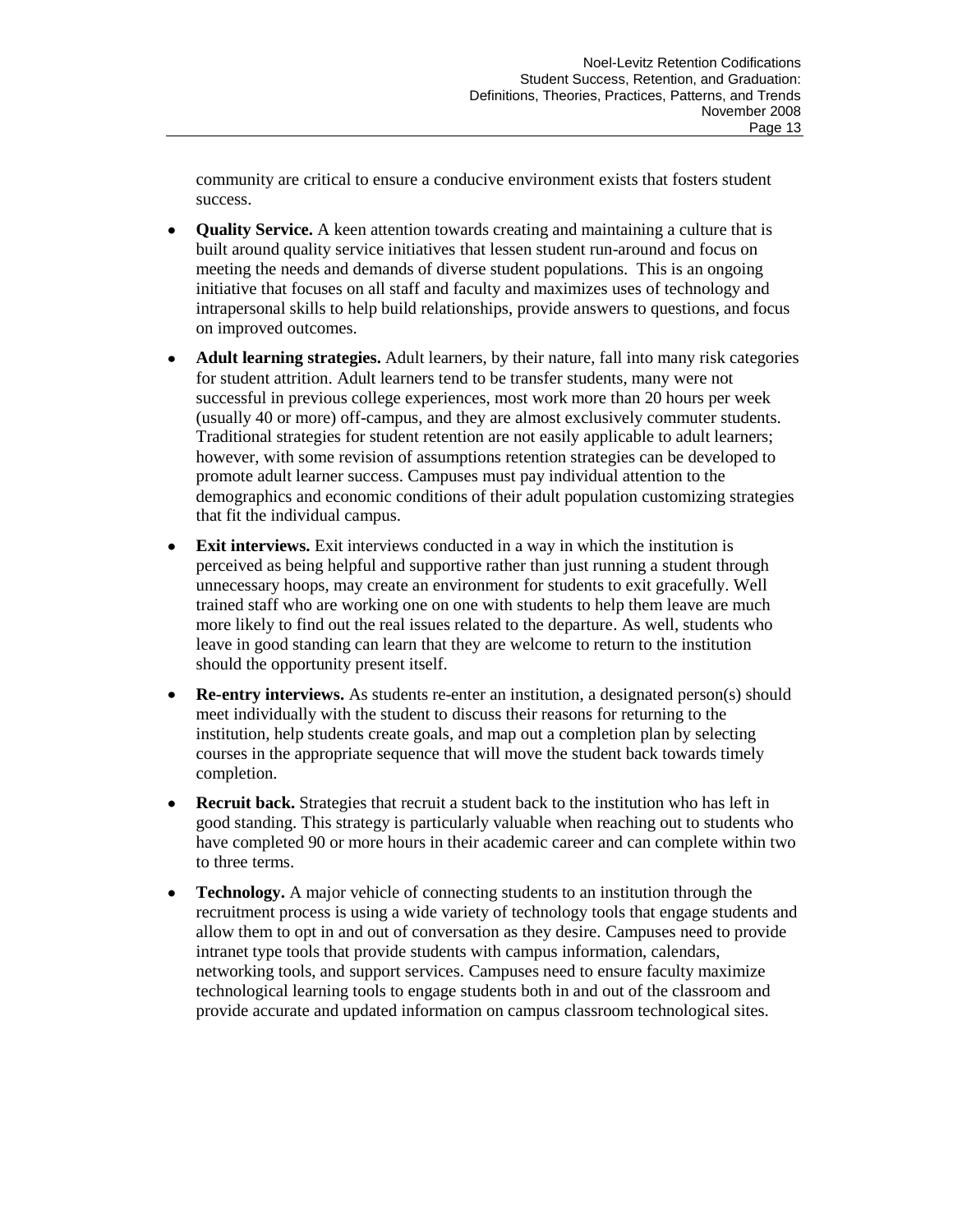## National Retention Rates and Benchmarks

Among the most widely cited set of retention statistics is the ACT Institutional Annual Data File, which provides yearly graduation and persistence rates that serve as retention benchmarks for institutions. Rates are presented by institutional admission selectivity (see table below):

| <b>Selectivity Level</b> | <b>ACT</b> | SAT       |
|--------------------------|------------|-----------|
| <b>Highly Selective</b>  | 25-30      | 1710-2000 |
| Selective                | $21 - 26$  | 1470-1770 |
| Traditional              | 18-24      | 1290-1650 |
| Liberal                  | $17 - 22$  | 1230-1530 |
| Open                     | 16-21      | 1170-1480 |

The 2008 ACT graduation rates follow in the tables below:

| <b>Admissions Selectivity</b> | ΑA   | BA   | МA   | <b>PhD</b> |  |
|-------------------------------|------|------|------|------------|--|
| <b>Highly Selective</b>       |      | 65.3 | 73.5 | 78.2       |  |
| Selective                     |      | 71.5 | 50.4 | 52.5       |  |
| Traditional                   | 24.4 | 39.5 | 37.8 | 39.7       |  |
| Liberal                       | 37.6 | 42.5 | 35.0 | 55.7       |  |
| Open                          | 26.3 | 27.6 | 32.6 | 42.8       |  |

#### **Graduation Rates\* – Public Institutions**

\*Graduation in 3 years for Associate Degree; 5 years for BA/BS

Source: Compiled from ACT Institutional Data File, 2008

### **Graduation Rates\* – Private Institutions**

| <b>Admissions Selectivity</b> | AA   | BA   | МA   | <b>PhD</b> |  |
|-------------------------------|------|------|------|------------|--|
| <b>Highly Selective</b>       |      | 86.7 | 80.4 | 81.9       |  |
| Selective                     | 79.5 | 69.8 | 66.7 | 66.0       |  |
| Traditional                   | 48.9 | 44.7 | 51.0 | 52.1       |  |
| Liberal                       | 61.2 | 43.2 | 43.9 | 40.1       |  |
| Open                          | 46.2 | 49.4 | 49.4 | 54.1       |  |

\*Graduation in 3 years for Associate Degree; 5 years for BA/BS

Source: Compiled from ACT Institutional Data File, 2008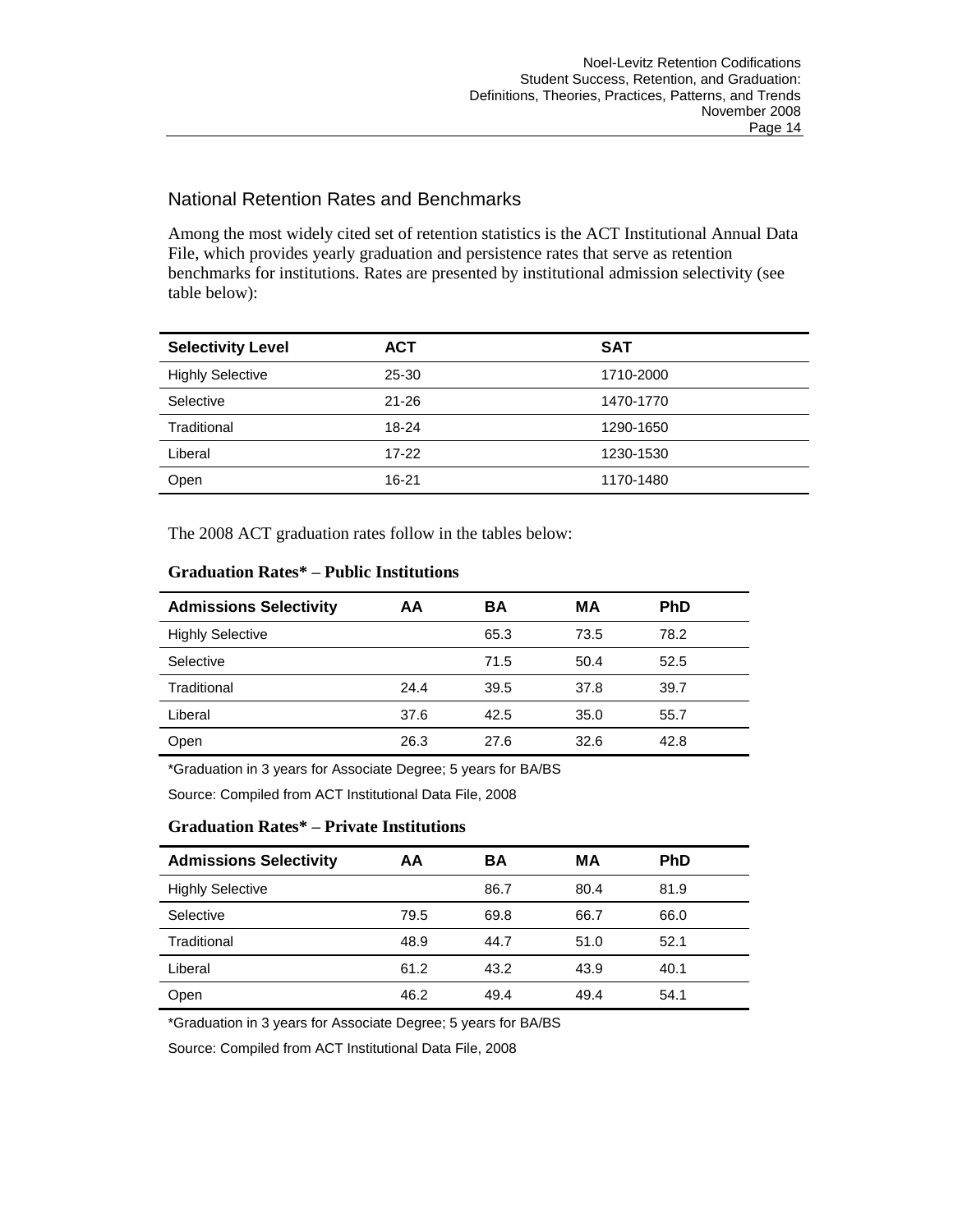The 2008 ACT first-to-second year persistence rates follow in the tables below:

| <b>Admissions Selectivity</b> | AA   | ВA   | MА   | <b>PhD</b> |  |
|-------------------------------|------|------|------|------------|--|
| <b>Highly Selective</b>       |      | 87.3 | 91.5 | 90.2       |  |
| Selective                     |      | 90.7 | 80.5 | 81.8       |  |
| Traditional                   | 56.6 | 70.7 | 70.5 | 73.1       |  |
| Liberal                       | 54.8 | 62.4 | 64.1 | 60.3       |  |
| Open                          | 53.6 | 60.3 | 64.4 | 74.8       |  |

#### **First- to Second-year Retention: Public**

First time, full time, degree seeking

Compiled from ACT Institutional Data File, 2008

#### **First- to Second-year Retention: Private**

| <b>Admissions Selectivity</b> | AA   | ΒA   | MА   | <b>PhD</b> |
|-------------------------------|------|------|------|------------|
| <b>Highly Selective</b>       |      | 93.5 | 87.9 | 91.4       |
| Selective                     | 72.6 | 78.7 | 80.1 | 83.7       |
| Traditional                   | 58.9 | 67.1 | 70.9 | 73.1       |
| Liberal                       | 63.1 | 63.2 | 62.5 | 70.3       |
| Open                          | 50.6 | 63.6 | 67.2 | 74.3       |

First time, full time, degree seeking

Compiled from ACT Institutional Data File, 2008

Based on evidence of tracking retention data over several decades it appears that the rates reported by ACT have been relatively stable. However, according to results of a recent survey based on responses from 193 four-year institutions, 35.4 percent of public institutions and 43.2 percent of private institutions have remained stable (i.e., within  $+/$ -1% variation during the past three years) (Noel-Levitz, 2007, p. 11). Survey results also show that 47.7 percent of public institutions and 49.8 percent private institutions have experienced increases in their graduation rates, while 16.9 percent of public institutions and 6.7 percent private institutions have reported decreases in their graduation rates over the same time period. Offering academic support programs along with placing campuswide attention on undergraduate teaching and learning has been rated the most widely used retention practice by both public and private institutions. In response to the question: Does your institution use a current, written retention plan to guide its efforts? Fifty-three percent of public institutions and 30.1 percent private institutions have indicated "yes." And yet, overwhelming evidence suggests that: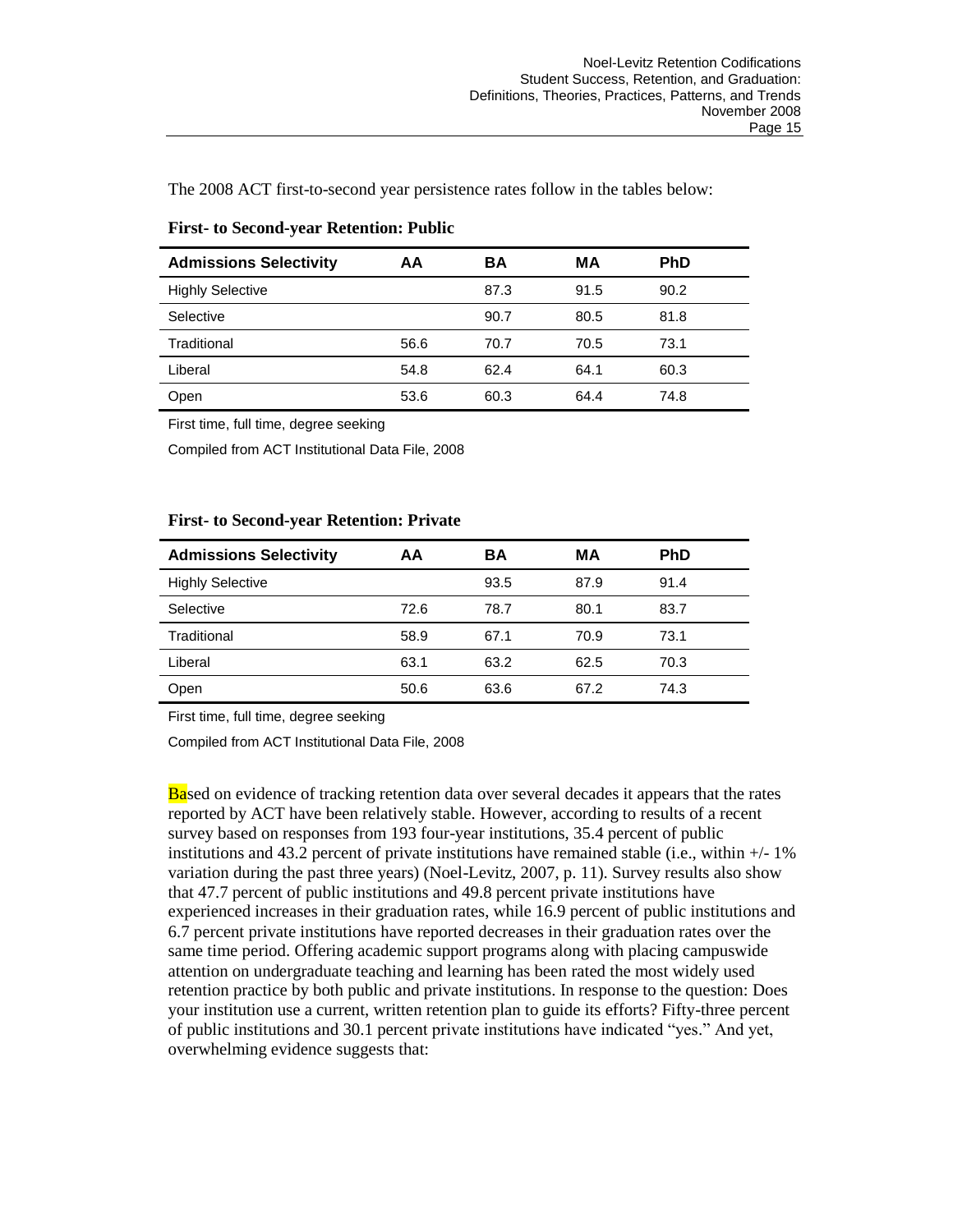Every college and university has the potential to improve the quality of its undergraduate education. Turning this potential into reality requires cultivating an ethic of positive restlessness that takes the form of an institutional commitment to continual innovation and improvement focused on student success (Whitt, et. al., 2008, p. 1).

# Successful Retention Programs

Effective retention initiatives are multifaceted in their approach and provide comprehensive services. Several different strategies to complement a comprehensive retention plan are listed below:

### **Ten Elements of Successful Retention Programs**

| 1.  | Collect, compile, and analyze pertinent retention data and research                                                |
|-----|--------------------------------------------------------------------------------------------------------------------|
| 2.  | Implement early identification/alert and intervention strategies                                                   |
| 3.  | Commit to both "front-loading" and "progressive responsibility" philosophies and strategies                        |
| 4.  | Concentrate energies on the importance of the teaching and learning process                                        |
| 5.  | Emphasize a deliberate strategy of student engagement and involvement                                              |
| 6.  | Address students' affective – as well as cognitive – needs                                                         |
| 7.  | Create programs and services based on meeting students' individual needs and differences                           |
| 8.  | Develop a student-centered institution                                                                             |
| 9.  | Monitor – on a systematic basis – student expectations and levels of satisfaction                                  |
| 10. | Establish an organizational structure/mechanism of life and learning issues and an<br>institutional change process |

Noel-Levitz National Center for Enrollment Management

### Assessing the Effectiveness of Retention Initiatives

Assessment is critical to informing the direction of planning and determining success. By using the "student success funnel," which represents a model with key metrics for measuring persistence and progression, campuses can better meet the needs of their students and help them be successful (Culver, 2008). The funnel depicts the movement of incoming students (Pre-Term 1) as they progress term to term in the first year to the second, third, and fourth years to graduation (up to the 6th year). For example, the funnel addressed the following data questions:

- What is the retention rate for first time, full-time freshmen that return for their  $\bullet$ sophomore year?
- What is the retention rate for first-time transfer students that return for their second year?
- What is the return rate of students from their sophomore year to their junior year?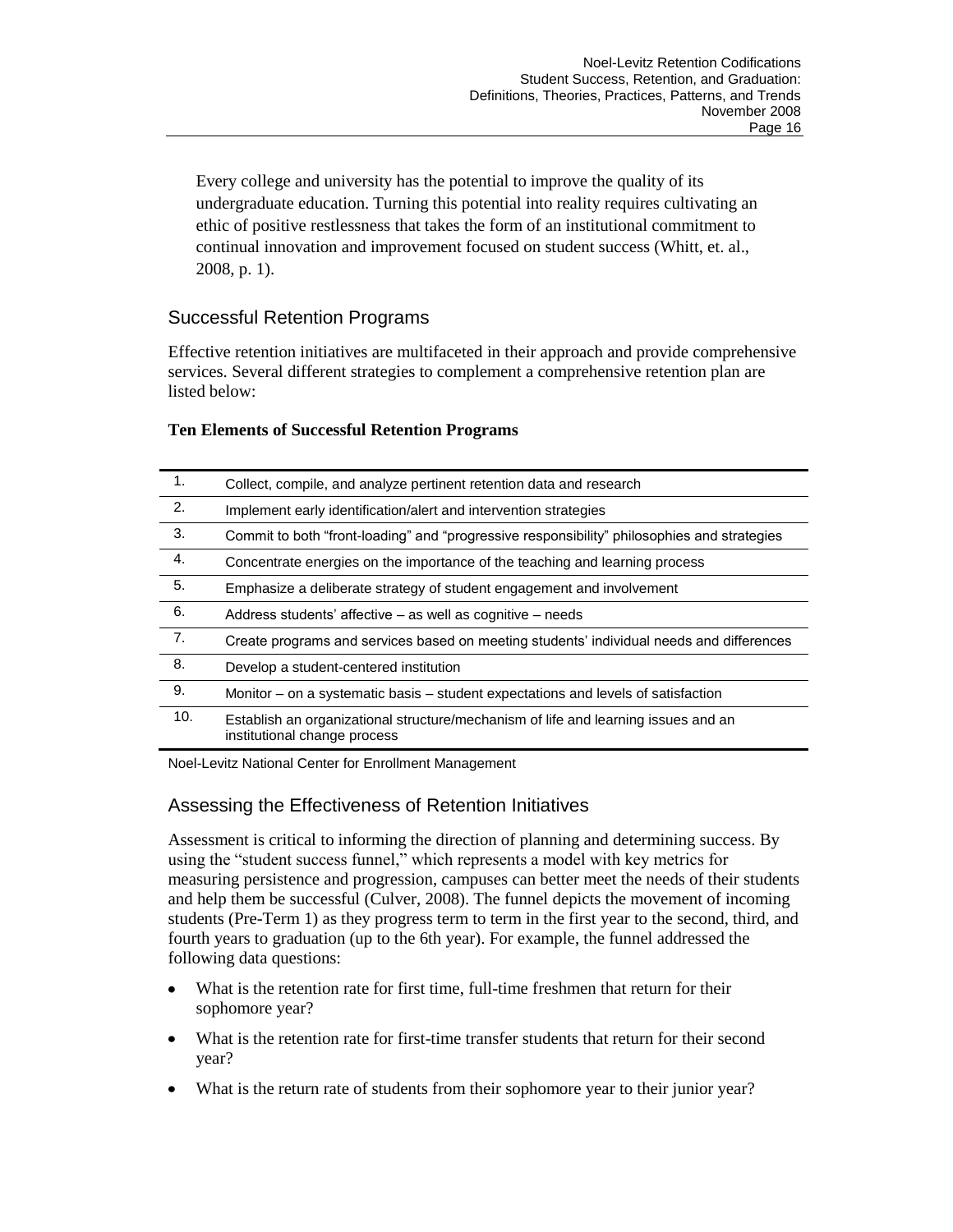- What is the retention rate for students in special populations?
- What is the four, five, and six year graduation rate?  $\bullet$

The model is based on persistence and progression rate data that is date-, year-, and cohortspecific. The progression indicators also should include such measures as course registration rates, rate of participation in orientation programs, rates of participation in academic support programs, placement rates, rates of advising, and participation in early intervention program and/or programs for students at risk. It is important for institutions to identify their own sets of retention indicators/measures that correspond with their array of intervention programs as well as patterns of attrition. Along with measures of retention, surveys of students' level of satisfaction with the educational product and campus services are helpful in letting campuses know which strategies work and which do not work. If students do not respond favorably to institutional initiatives, improvement in retention may not be realized.

In addition, predictive models can be created to identify common campus characteristics that lend to persistence or attrition. These variables combined with student levels of academic preparation, educational aspiration, social integration, and financial needs provide a strong understanding of students needs.

Assessment also includes general information regarding the state of retention services on campus both for benchmarking and tracking purposes. For instance, it is important to conduct a campus inventory and consider such questions as:

- What are current campus retention initiatives?  $\bullet$
- What is the campus definition of a successful retention program?  $\bullet$
- What philosophical or theoretical base is used to define retention?  $\bullet$
- What types of student support services are provided?  $\bullet$
- What is the level of student satisfaction with the quality of instructional and other educational services?

# Case Studies

Since its establishment in 1973 Noel-Levitz has partnered with over 2,000 colleges and universities across the United States and in other nations of the world. The Retention Excellence Award Program, which was instituted in 1983, serves to recognize campus achievements and innovations in retention. Nearly 150 winners comprise an impressive list of case studies of success; both specific programs and campuswide initiatives have been recognized. The winners of the 2008 Noel-Levitz Retention Excellence Awards include:

Grand View College in Des Moines, Iowa, for their student success program that combines four strategies to improve retention of all first-year students: including the establishment of learning communities, early alert and intervention programs, Web site for student services, and the Center for Excellence in Teaching and Learning.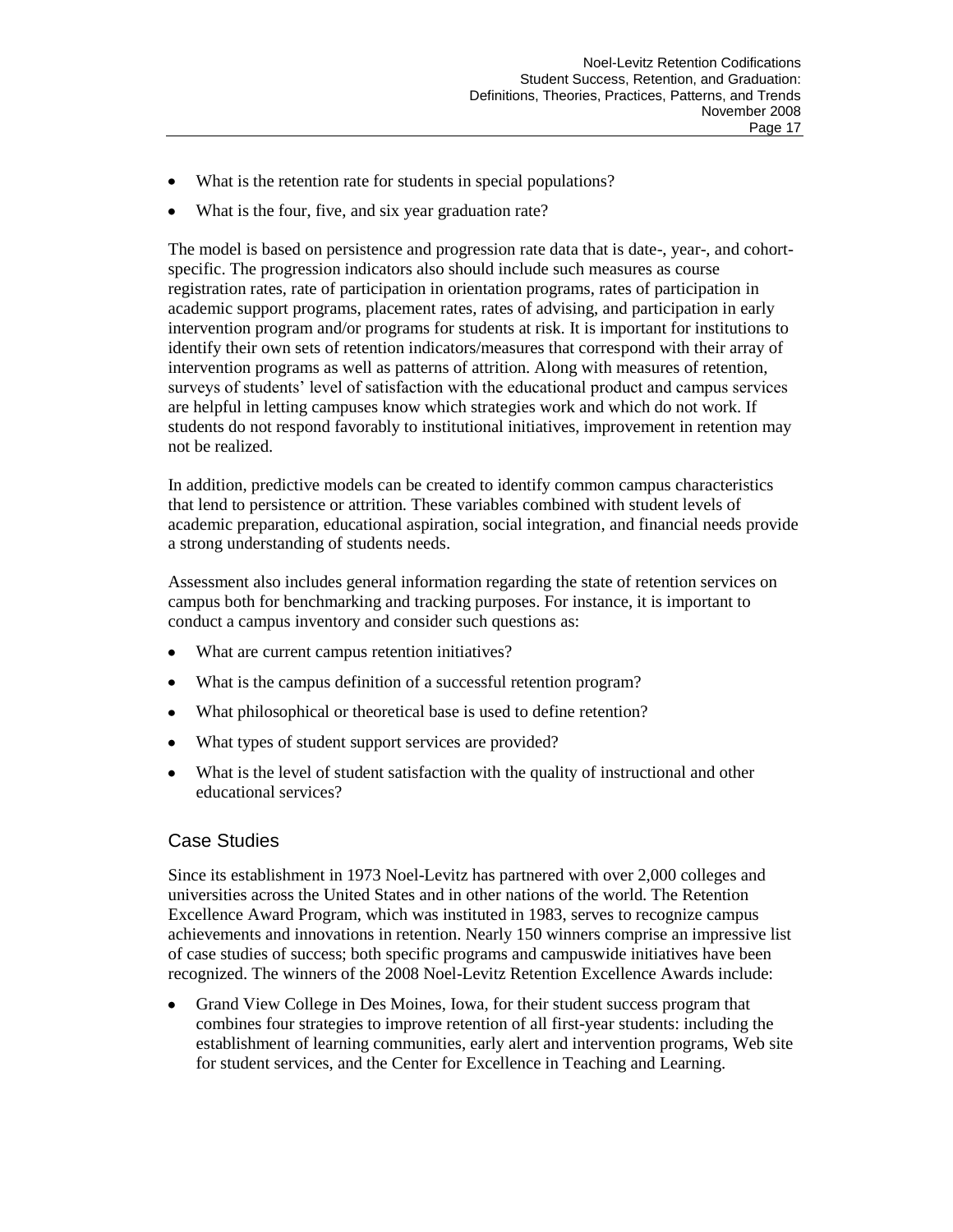- South Plains College in Levelland, Texas, for their comprehensive retention plan involving the collaborative efforts of members from the divisions of academic and student affairs.
- Virginia Commonwealth University in Richmond, Virginia, for their innovative discovery program for undeclared students.

#### See

https://www.noellevitz.com/About+Us/In+the+News/News+Item/2008+REA+Winners.htm

### Noel-Levitz Products and Services in Support of Retention

Noel-Levitz's vast array of retention products and services, ranging from high quality consulting to a wide assortment of retention tools, are designed to assist campuses in identifying and overcoming nearly any challenge to student success. Student success and retention services include:

- **Retention consulting**: Both focused and extended retention consulting services are  $\bullet$ offered by expert practitioners who employ state-of-the-art approaches in evaluating the current campus conditions and facilitating strategic planning, in addition to helping with the development of plans and implementation of changes necessary for student success and institutional effectiveness.
- **Student Satisfaction Inventory (SSI)**: This survey measures both students'  $\bullet$ perceptions of importance and satisfaction with key retention areas, which offers not only benchmarking data, but helps in prioritizing strategies and tracking changes in student attitudes.
- **Institutional Priorities Survey (IPS)**: This survey of faculty, staff, and administrators is a companion to the SSI. It is designed to help identify where there is agreement or a gap in perceptions of importance and satisfaction related to key retention areas.
- **Adult Learner Inventory**: This survey, which is comparable to the SSI, is designed for students 25 years and older, with an undergraduate focus.
- **Adult Priorities Survey**: This survey is also for students who are 25 years or older, however, it is more suitable for graduate level students.
- **Priorities Survey for Online Learners**: This survey has been designed especially for students in online distance learning programs.
- **Retention Management System/College Student Inventory**: This inventory has been  $\bullet$ created for new entering freshmen in order to identify students who are most at risk, providing an early alert system, which can assist in directing retention efforts.
- **retentionRT**: This is a powerful predictive modeling tool which uncovers students self- $\bullet$ reported challenges and uses enrollment data to identify key risk factors that may hinder student success. It is also an early-alert tool.
- **Advising Webinar Series**: This series of Webinars, which has been designed to be part of a faculty/staff advisor development program and to stimulate campus discussion of key issues in advising, features leading experts in the field of advising.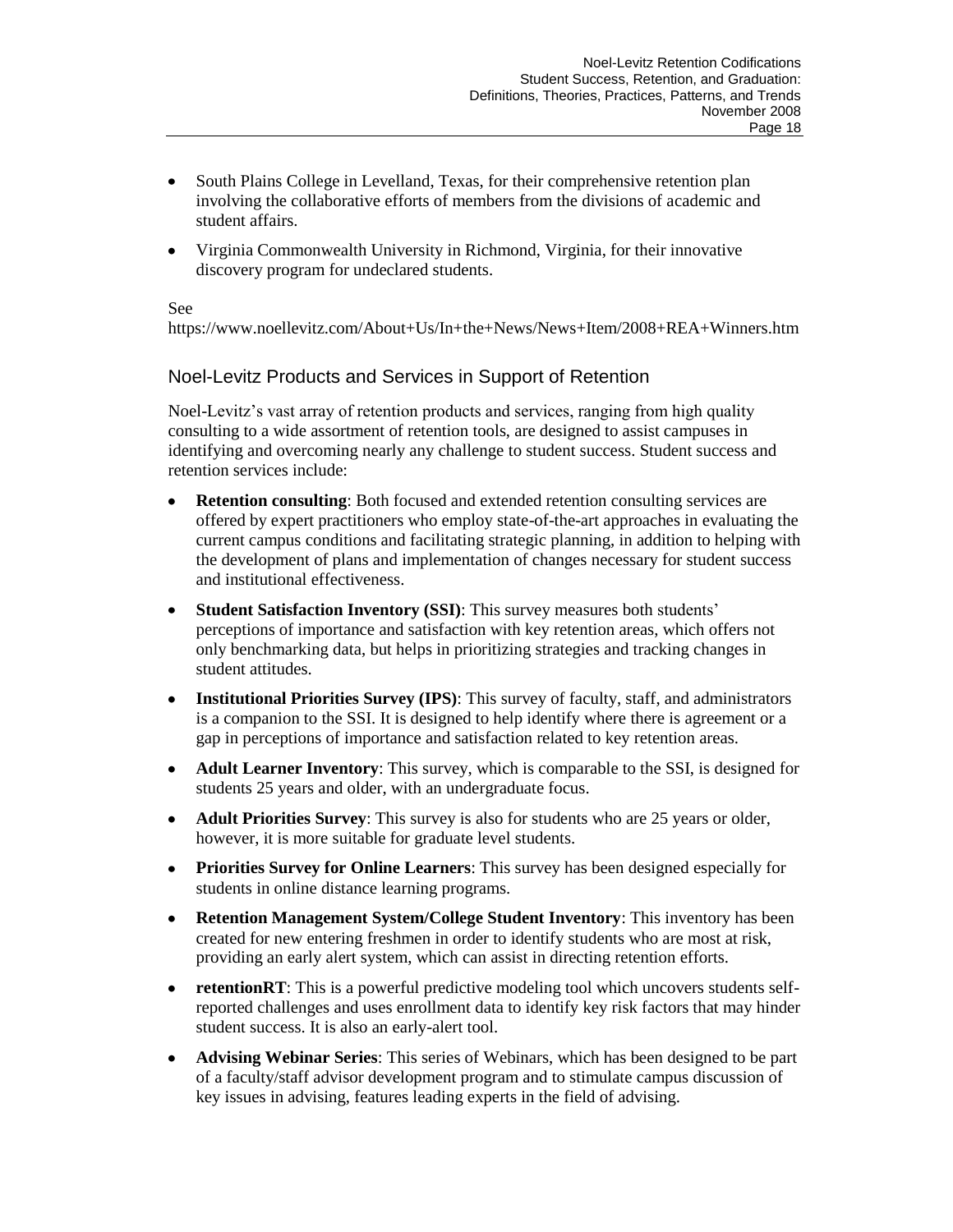- **Academic advising for student success and retention**: This is a video-based training program, designed to strengthen advising on campus.
- **Connection NOW Online Course – How to Provide Winning Service**: This online course provides a quality service training and development opportunity for staff across campus and serves to reinforce the value of student-centeredness.
- **Connections and Advanced Connections**: This campus personnel training and development program is designed to raise the level of student satisfaction by improving student services across campus.

### References and Resources

ACT, Inc. (2008). Act Institutional Data File, 2008. www.act.org/path/policy/pdf/retain\_2008

Astin, A. W. (1984). "Student involvement: A developmental theory for higher education." *Journal of College Student Personnel*, 25 (2), 297-308.

Astin, A.W. (1997). *What Matters in College? Four Critical Years Revisited*. San Francisco, CA: Jossey-Bass.

Bean, J. P. (1980). "Dropouts and turnover: The synthesis and test of a casual model of student attrition." *Research in Higher Education*, 12 (2), 155-187.

Bean, J. P., and Eaton, S.B. (2000). "A psychological Model of College Student Retention." In J. M. Braxton, Ed., *Rethinking the Departure Puzzle: New Theory and Research on College Student Retention*. Nashville, TN: Vanderbilt University Press.

Berger, J. B., and Lyons, S. (2005). "Past to present: A historical look at retention." In Siedman, A. (Ed.). *College Student Retention: Formula of Student Success*. Westport, CT: Praeger Press.

Bonham, L. A., and Luckie, J. I. (1993). "Community college retention: Differentiating among stopouts, dropouts, and optouts." *Community College Journal of Research and Practice*, 17, 543-554.

Boyer, E. (1987). *College: The Undergraduate Experience in America*. New York, NY: Harper and Row.

Braxton, J. M., Ed. (2000). *Rethinking the Departure Puzzle: New Theory and Research on College Student Retention*. Nashville, TN: Vanderbilt University Press.

Braxton, J. M., and Hirschy, A. S. (2005). "Theoretical developments in the study of college student departure." In Siedman, A. (Ed.). *College Student Retention: Formula for Student Success*. Westport, CT: Praeger Press.

Cabrera, A. F., Castaneda, M. B., Nora, A. & Hengstler, D. (1992). "The convergence between two theories of college persistence." *Journal of Higher Education*, 63 (2), 143-164.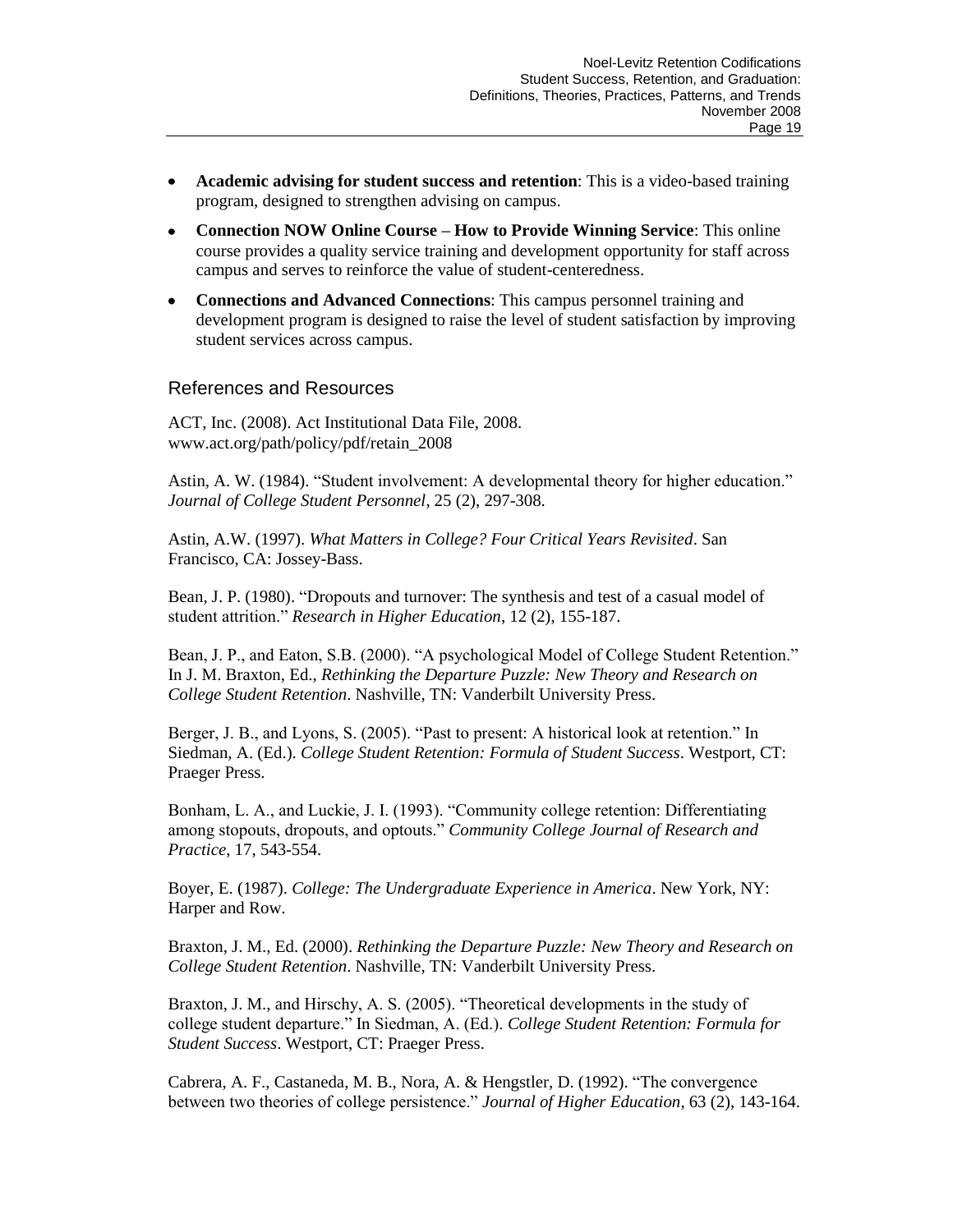Culver, T. (2008). *A New Way to Measure Student Success*. Noel-Levitz National Center for Enrollment Management. www.noellevitz.com

Durkheim, E. (1951). *Suicide*. Translated by J. A. Spaulding and G. Simpson. Glencoe, OH: The Free Press. (Originally published in1897).

Hagedorn, S. L. (2005). How to define retention: A new look at an old problem. Paper sponsored by the Transfer and Retention of Urban Community College Students Project (TRUCCS) funded by the Lumina Foundation (Grant # 1415). Retrieved online: www.chepa.org , August 2008.

Horn, L. (2006). *Placing College Graduation Rates in Context: How 4-Year College Graduation Rates Vary with Selectivity and the Size of Low-Income Enrollment* (NCES 2007-161). U. S. Department of Education. Washington, DC: National Center for Education Statistics.

Hoover, E. (2008). Enrollment expert gives top 5 reasons why student-retention strategies fail. *Chronicle of Higher Education*. August 7, 2008. Retrieved online: www.chronicle.com, August 10, 2008.

Hossler, D., and Bean, J. P. (1990). *The Strategic Management of College Enrollments*. San Francisco, CA: Jossey-Bass.

Hoyt, J. E., and Winn, B. A. (2003). Understanding retention and college student bodies: Differences between drop-outs, stop-outs, opt-outs, and transfer-outs. *NASPA Journal*, 41(3), Art 1. Retrieved from: http://publications.naspa.org/naspajournal/vol14/iss3/art1

IPEDS Online Glossary. (2008). www.necs.ed.gov/ipeds/glossary/

Kuh, G. D., Kinzie, J., Schuh J. H., Whitt, E. J. & Associates. (2005a). *Student Success in College: Creating Conditions that Matter*. San Francisco, CA: Jossey Bass.

Kuh, G. D., Kinzie, J., Schuh J. H., Whitt, E. J. & Associates. (2005b). *Assessing Conditions to Enhance Educational Effectiveness: The Inventory for Student Engagement and Success*. San Francisco, CA: Jossey Bass.

Kuh, G. D., et al. (2007). *Connecting the Dots*. www.nsse.iub.edu/pdf/Connecting\_the\_Dots\_Report.pdf

Levitz, R. (2001). *What's Working Right Now in Student Retention! Building Blocks for Retention Success – the Basis for Recruiting Success*. Unpublished report prepared for the National Conference for Student Retention July 2001.

Levitz, R. and Noel, L. (1998a). "Taking the initiative: Strategic moves for retention." Iowa City, IO: USA Group Noel-Levitz, Inc.

Levitz, R. and Noel, L. (1998b). "The earth-shaking but quiet revolution in retention." Iowa City, IO: USA Group Noel-Levitz, Inc.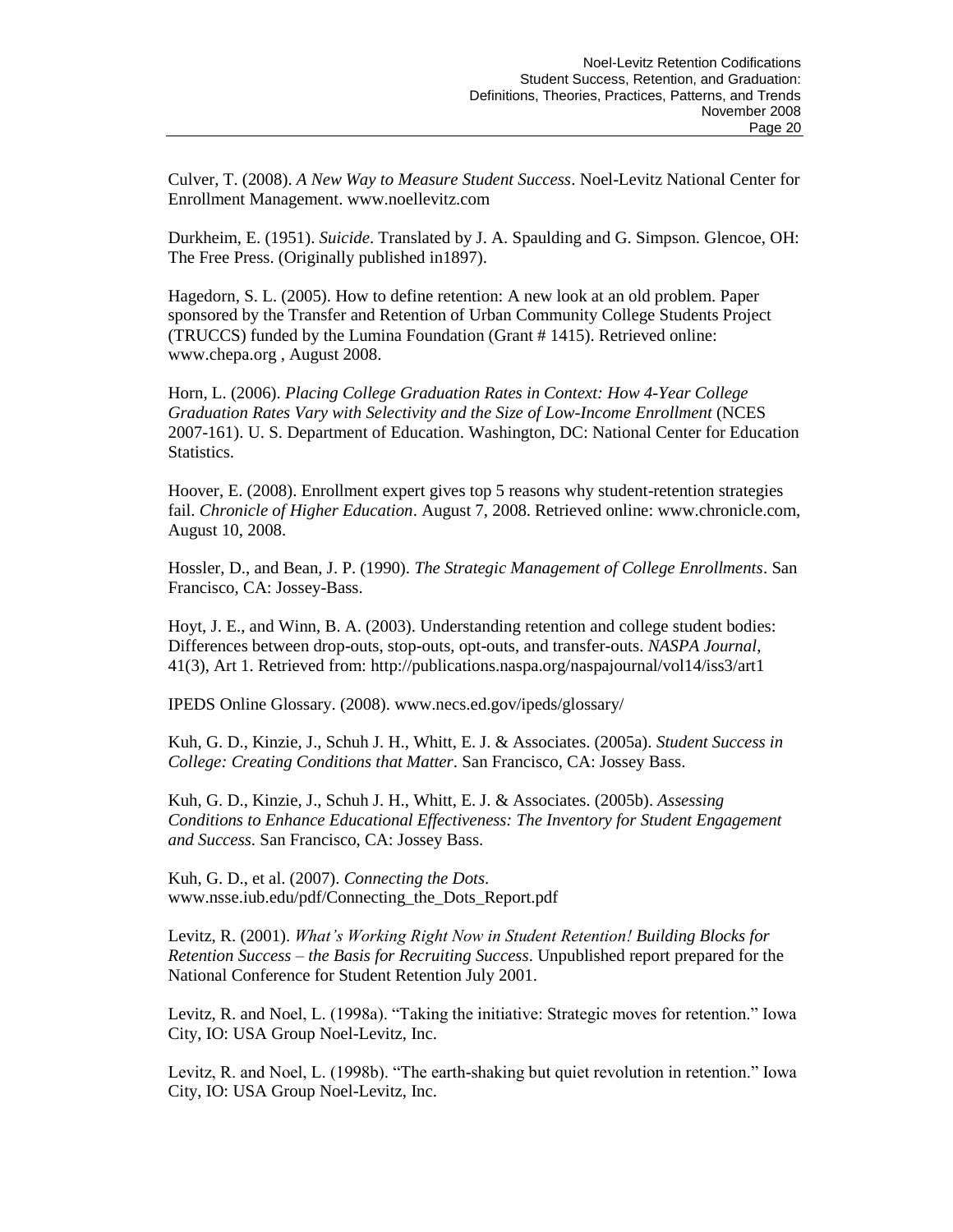Lotkowski, V., Robbins, S. B., and Noeth, R. J. (2004). *The Role of Academic and Non-Academic Factors in Improving College Retention*. Washington, DC: Act Policy Report. (ACT's Web site www.act.org/research/policy/index.html ).

McGinity, D.A. (1989). *A Path of Analysis of Effects of Multiple Progress of Student Persistence*. Ann Arbor, MI: University of Michigan.

Noel, L., Levitz, R., and Saluri, D. and Associates. (1985). *Increasing Student Retention*. San Francisco, CA: Jossey-Bass.

Noel-Levitz, Inc. (2005a). *Making Sense of the Retention Puzzle*. www.noellevitz.com

Noel-Levitz, Inc. (2005b). *Connecting Enrollment and Fiscal Management*. www.noellevitz.com

Noel-Levitz, Inc. (2007). *Student Retention Practices at Four-Year Institutions*. www.noellevitz.com

Noel-Levitz, Inc. (n.d.). *Retention Revenue Estimator*. www.noellevitz.com

Pascarella, E. T. and Terenzini, P. T. (1991). *How College Affects Students*. San Francisco, CA: Jossey Bass.

Pascarella, E. T., and Terenzini, P.T. (2005). *How College Affects Students: A Third Decade of Research*. San Francisco, CA: Jossey-Bass.

Seidman, S. (Ed.). (2005). *College Student Retention: Formula for Student Success*. Westport, CT: ACE/Praeger, Publishers.

Spady, W. (1971). "Dropouts from Higher Education: Toward an Empirical Model." *Interchange* 2: 38-62.

Swail, W. S. (2006). "Seven guiding questions for student retention." *Student Success*, January, 2006.

Tinto, V. (1993). *Leaving College: Rethinking the Causes and Cures of Student Attrition* (2nd Edition). Chicago, IL: University of Chicago Press.

U.S. Department of Education. (2006). *A Test of Leadership: Charting the Future of U.S. Higher Education*. Washington, DC: U.S. Department of Education. www.ed.gov/about/bdscomm/list/hiedfuture/index.html

Van Gennep, A. (1960). *The Rites of Passage*. Translated by M. B. Vizedon and G.L. Caffee. Chicago, IL: University of Chicago Press. (Originally published in 1909.)

Van Stolk, C., Tiessen, J., Clift, J., and Levitt, R. (2007). *Student Retention in Higher Education Courses: International Comparison*. Santa Monica, CA: The Rand Corporation. Report available online: www.rand.org/pubs/technical\_reports/TR482/